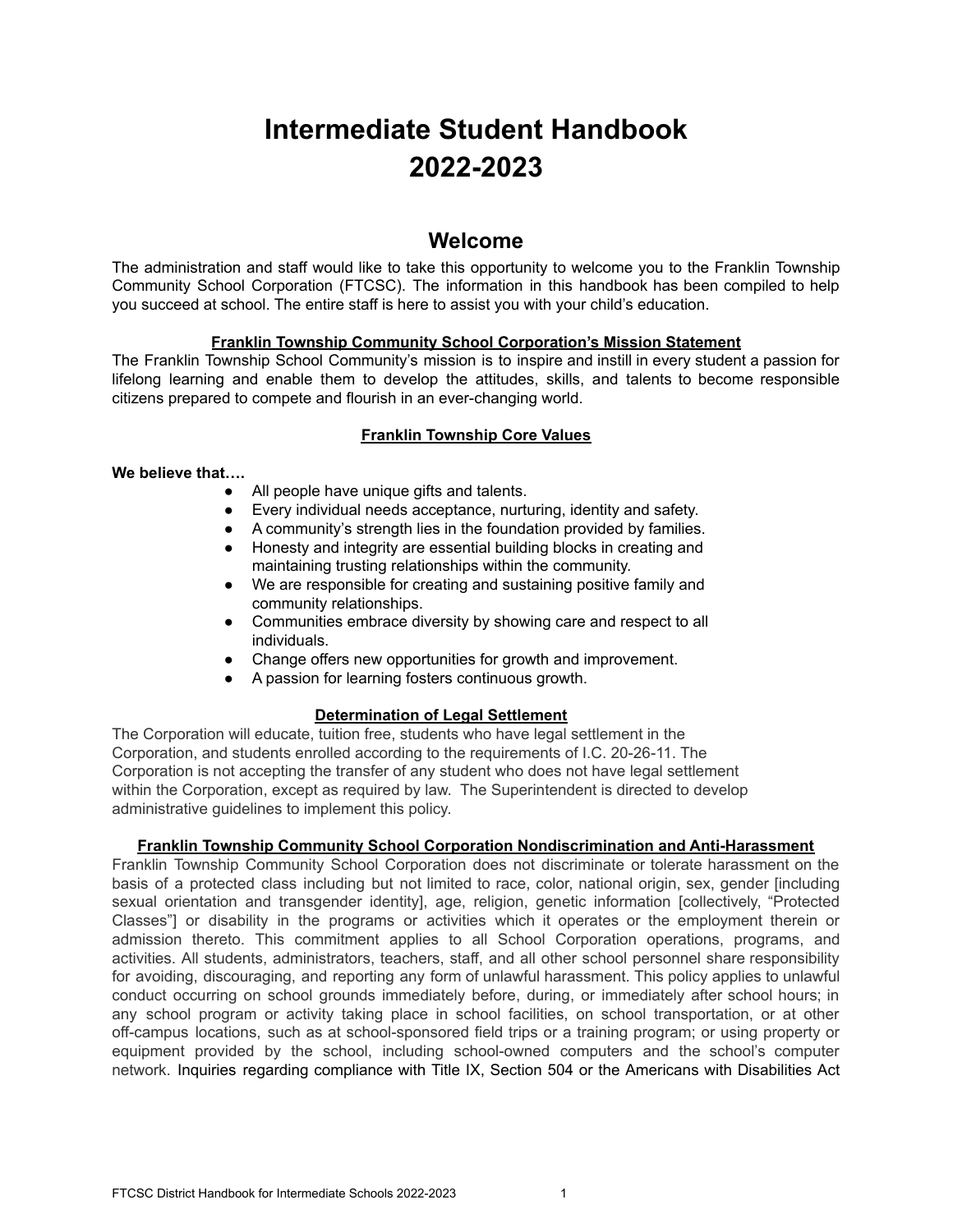should be directed to the Central Office of the Franklin Township Community School Corporation at 317-862-2411.

# **Distribution of Literature**

Students and faculty of theFTCSC are to be protected from written announcements, posters, bulletins, and any printed materials, which are not directly related to the educational program of the Corporation. Students and faculty shall NOT distribute or display any written material, which causes disruption to the educational process and adversely affects the discipline of the school. Material, which is libelous, invades the privacy of others, or infringes on a copyright may not be distributed or displayed. Literature, which is socially inappropriate such as obscene, lewd, or contains indecent or vulgar language, is NOT to be distributed or displayed. Finally, no material may be displayed or distributed which seeks to advertise products or services which are commercial in nature unless they are considered to be an integral part of the school's program (i.e. candy sales, class rings, etc.) When individuals wish to distribute more than ten copies of the same written material on one or more days in the school year, in the school or on school grounds, they must comply with the following procedures:

- Notify the principal of his/her intention to distribute the material at least forty-eight hours in advance of the actual distribution and provide a copy of the material to the superintendent
- Once approved by the superintendent, the material may only be distributed one-half hour before classes begin and one-half hour after classes end for the school day
- The material shall be distributed from a table provided by the school and set up at or near the main entrance of the building
- A sign shall be placed on or near the table by a school representative indicating what the distributed material represents and shall indicate that the material is NOT sponsored by the school or School Corporation
- No more than two students shall be permitted to sit at the table while distributing the literature
- Non-school sponsored organizations seeking to distribute one (1) or more of the same copies of the same written material must follow the same procedures of individuals seeking to distribute ten (10) or more copies.

| <b>Academics</b> |  |
|------------------|--|
|                  |  |

| A.     |       | $A -$ B+ |                                                       |  | B   B-   C+  |         | $C$ $C$ - $D+$ $D$ |                | D-        |    |
|--------|-------|----------|-------------------------------------------------------|--|--------------|---------|--------------------|----------------|-----------|----|
| $93 -$ | $100$ | 92       | 90-   87-   83-   80-   77-   73-   70-   67-  <br>89 |  | 86   82   79 | 76   72 | 69                 | $63 - 1$<br>66 | 60-<br>62 | 59 |

# **Grading Scale (SB policy 2222)**

### **Homework**

The Franklin Township School Board acknowledges the educational validity of out-of-school assignments as adjuncts to and extensions of the instructional program of the schools."Homework" shall refer to those assignments to be prepared outside of the school by the student or independently while in attendance at school.

Homework shall be assigned according to these guidelines: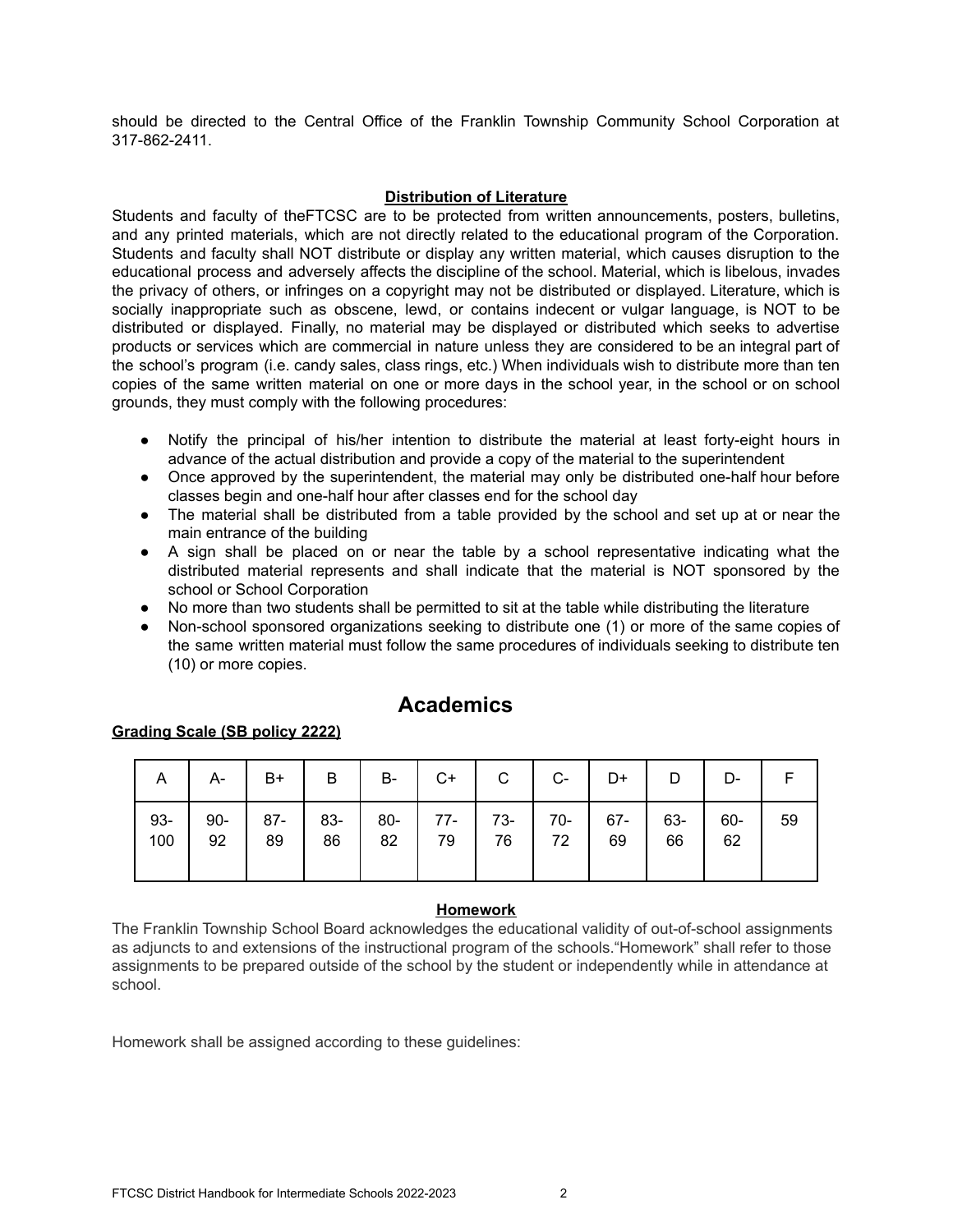- Homeworks should be a properly planned part of the curriculum to extend and reinforce the learning experience of the school or to complete work not completed in class.
- Homework should help students learn by providing practice in the mastery of skills, experience in data gathering, integration of knowledge, and/or an opportunity to remediate learning problems.
- Homework should help develop the student's sense of responsibility by providing an opportunity for the exercise of independent work and judgment.
- The number, frequency, and degree of difficulty of homework assignments should be based on the ability and needs of the student and take into account other activities which make a legitimate claim on the student's time.
- As a valid educational tool, homework should be assigned with clear direction, its product carefully evaluated, and timely feedback provided to the learner.
- The schools should recognize the role of parents by suggesting ways in which parents can assist the school in helping a student carry out assigned responsibilities.
- Homework should always serve a valid learning purpose; it should never be used as a punitive measure.

# **Attendance Policies and Procedures**

The School Board, as an agency of the State, is required to enforce regular attendance of students. The Board recognizes that the presence in the classroom enables the student to participate in instruction, class discussions, and other related activities. As such, regular attendance and classroom participation are integral to instilling incentives for the student to excel.

Attendance shall mean to be physically present in a school or at another location where the school's education program is being conducted during the regular school hours on a day in which the educational program the student is enrolled in is being offered.

Attendance shall be required of all Corporation students, except those exempt under other provisions of State law, during the days and hours that the school is in session.

Full Student Instructional Days Attendance shall be taken twice during each full student instructional day for every student in grades K-12. A student who reports to the building for any part of the day, up to and including one-half (1/2) of the day, shall be counted as one-half (1/2).

The School Board believes that the presence in the classroom enables the student to participate in instruction, class discussions, and other related activities. As such, regular attendance and classroom participation are integral to instilling incentives for the student to excel. Students are bound by the requirements of Indiana's compulsory attendance law. Attendance shall mean to be physically present in a school or at another location where the school's educational program is being conducted during regular school hours on a day in which the educational program in which the student is enrolled is being offered (including a mandatory videoconference, phone conference, or other virtual environment during vitural days or as part of a continuous learning program). Academic engagement is the quality of students' participation or connection with the schooling endeavor and hence with activities, values, people, goals and places that comprise it, and encompasses the academic, behavioral, and emotional enrichment of each student.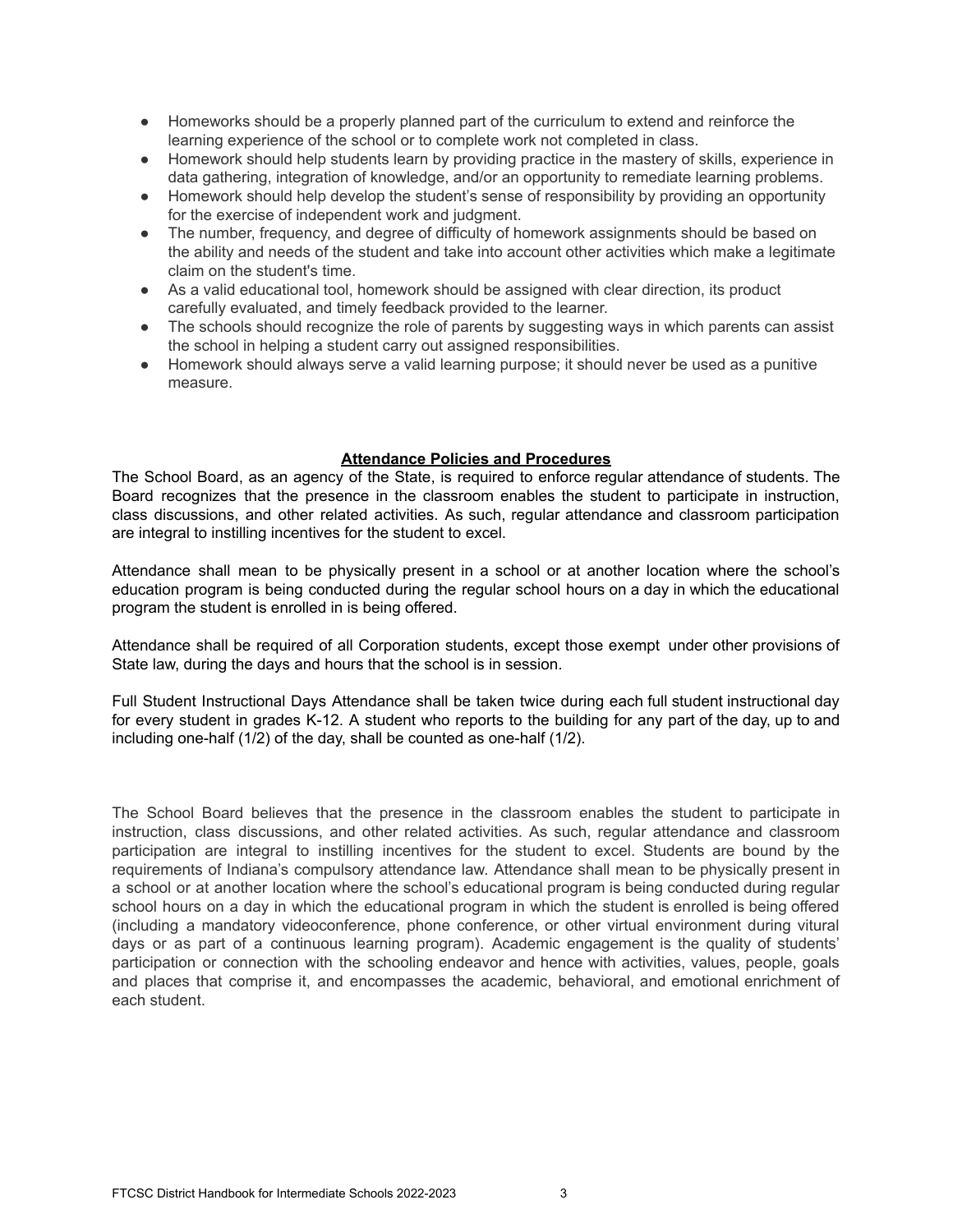The Board considers the following for excused absences:

- Service as a page for or as an honoree of the general assembly
- Serve on a precinct election board or as a helper to a political candidate or to a political party on the date of each general, city, or town, special, and primary election at which the student works
- Subpoena to appear in court as a witness in a judicial proceeding
- Ordered to active duty with the Indiana National Guard for not more than ten (10) days in a school year.
- Member of the Indiana wing of the civil air patrol who is participating in a civil air patrol for not more than five (5) days in a school year
- Exhibiting or participating in the Indiana State Fair for educational purposes by a student or member of the student's household (I.C. 20-33-2-17.7). The student must be in good academic standing as determined by the district. Parents must request the absence in writing, it must be approved in writing by the principal, and it may not exceed five (5) days.
- Illness verified by a note from the parent
- Illness verified by a note from a physician
- Recovery from accident
- Professional appointments Parents are encouraged to schedule medical, dental, legal, and other necessary appointments other than during school hours. When appointments are necessary during the school day, the student shall report back to school immediately after the appointment with a signed statement from the doctor, dentist, lawyer, counselor, etc.
- Death in the immediate family or of a relative
- Observation or celebration of a bona fide religious holiday
- Maternity
- Military connected families' absences related to deployment and return
- Such other good cause as may be acceptable to the Superintendent or his or her designee or permitted by law.

An unexcused absence is any absence not covered under the definition of excused absence or an exception to compulsory attendance. An out of school suspension shall not be considered an unexcused absence.

Repeated instances of unexcused absences may result in disciplinary action up to suspension or expulsion of a student.

Truancy is defined as absence from school without permission of the parent.

The Superintendent or an attendance officer having jurisdiction shall report a child who is habitually absent from school to an intake officer of the juvenile court of the Department of Child Services.

The Superintendent is authorized to develop administrative guidelines for student attendance, virtual, and truancy.

Attendance need not always be within the school facilities, but a student will be considered to be in attendance if present at any place where school is in session by authority of the Board.

The Board shall consider each student assigned to a program of other guided learning experiences, authorized under the Policy, to be in regular attendance for the program provided that he/she reports daily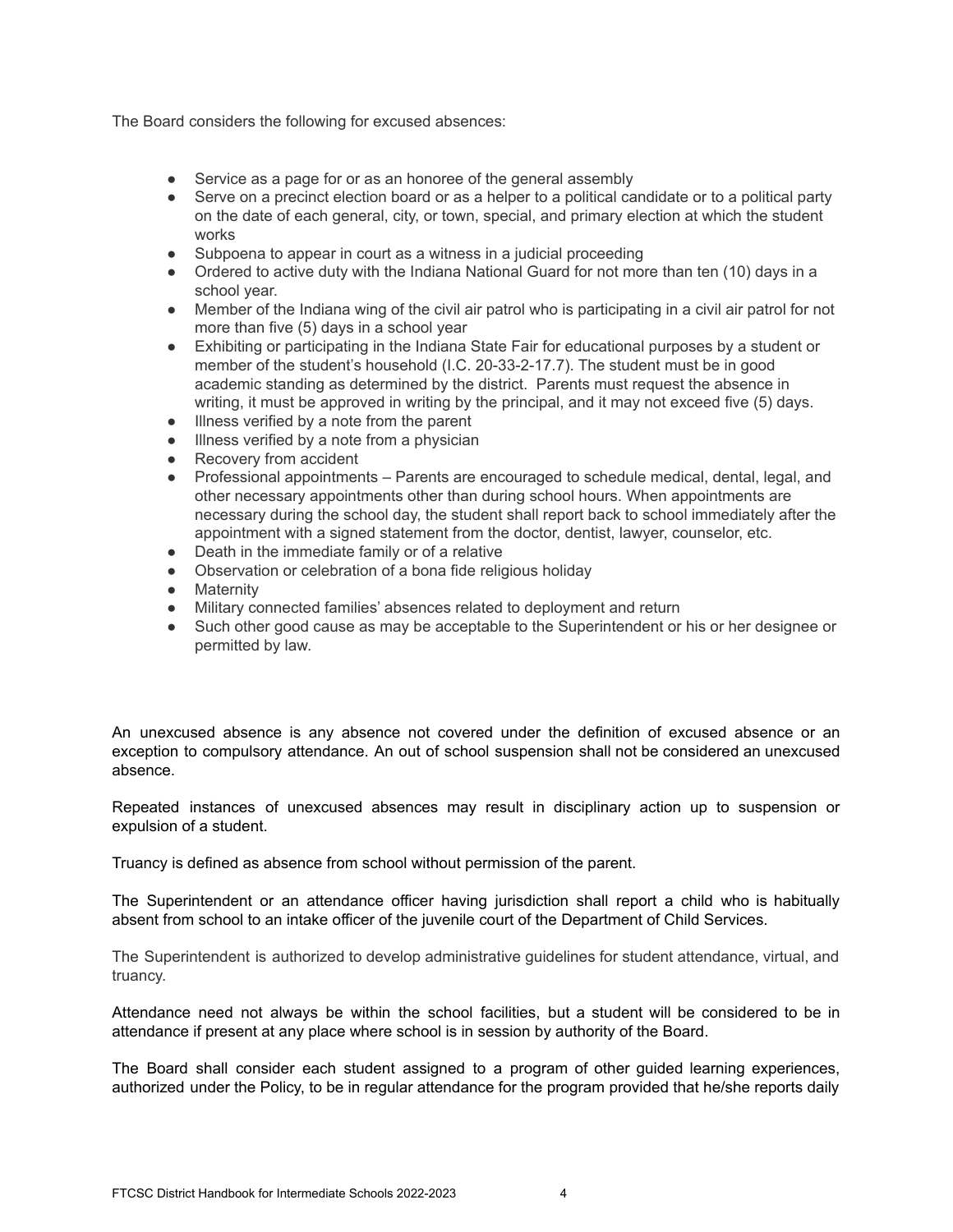to such staff member he/she is assigned for guidance at the place in which he/she is conducting study, and regularly demonstrates progress toward the objectives of the course of study.

The Superintendent shall develop administrative guidelines for the attendance of students which:

A. ensure a school session which is in conformity with the requirements of the law;

B. ensure that students absent for any excusable reason have an opportunity to make up work they missed;

C. govern the keeping of attendance records in accordance with the rules of the State Board;

D. ensure that any student who, due to a specifically identifiable physical or mental impairment, exceeds or may exceed the Corporation's limit on excused absence is referred for evaluation for eligibility either under the Individuals with Disabilities Education Act (IDEA) or Section 504 of the Rehabilitation Act of 1973.

Such guidelines should provide that a student's grade in any course is based on his/her performance in the instructional setting and is not reduced for reasons of conduct. If a student violates the attendance or other rules of the school, she/he should be disciplined appropriately for the misconduct, but his/her grades should be based upon what the student can demonstrate she/he has learned.

The Superintendent shall ensure that the administrative guidelines on attendance properly address the matter of truancy by including a process which:

A. identifies the habitual truant, that is, a student who is chronically absent by having unexcused absences from school for more than ten (10) school days in one (1) school year;

B. investigates the cause(s) of his/her truant behavior;

C. considers, when appropriate, modification of his/her educational program to meet particular needs which may be causing the truancy;

D. ensures that truant students are disciplined in accordance with the Corporation's policies and administrative guidelines on student discipline;

E. provides for the reporting to the Bureau of Motor Vehicles those students who have been suspended for the second time during a school year, expelled or excluded for misconduct.

The Superintendent shall also ensure that the Board's policy on attendance and the Corporation's administrative guidelines are made available to all parents and adult students. Indiana State law requires children to attend school on a regular basis.

For a child's absence to be legally excused, it must be for one of the following reasons:

- 1. illness verified by a note from the parent
- 2. illness verified by a note from a physician
- 3. recovery from accident
- 4. required court attendance
- 5. professional appointments Parents are encouraged to schedule medical, dental, legal, and other necessary appointments other than during school hours. When appointments are necessary during the school day, the student shall report back to school immediately after the appointment with a signed statement from the doctor, dentist, lawyer, counselor, etc.
- 6. death in the immediate family
- 7. observation or celebration of a bona fide religious holiday in accordance with our Policies.
- 8. such other good cause as may be acceptable to the Superintendent or permitted by law

If a student is absent from school, we ask that the parent call the attendance line and write a note to the teacher the morning the student returns to school stating the reason for the absence. A parent note and/or phone call, must confirm an absence from school due to one of the eight (8) reasons stated above for the absence to be considered excused.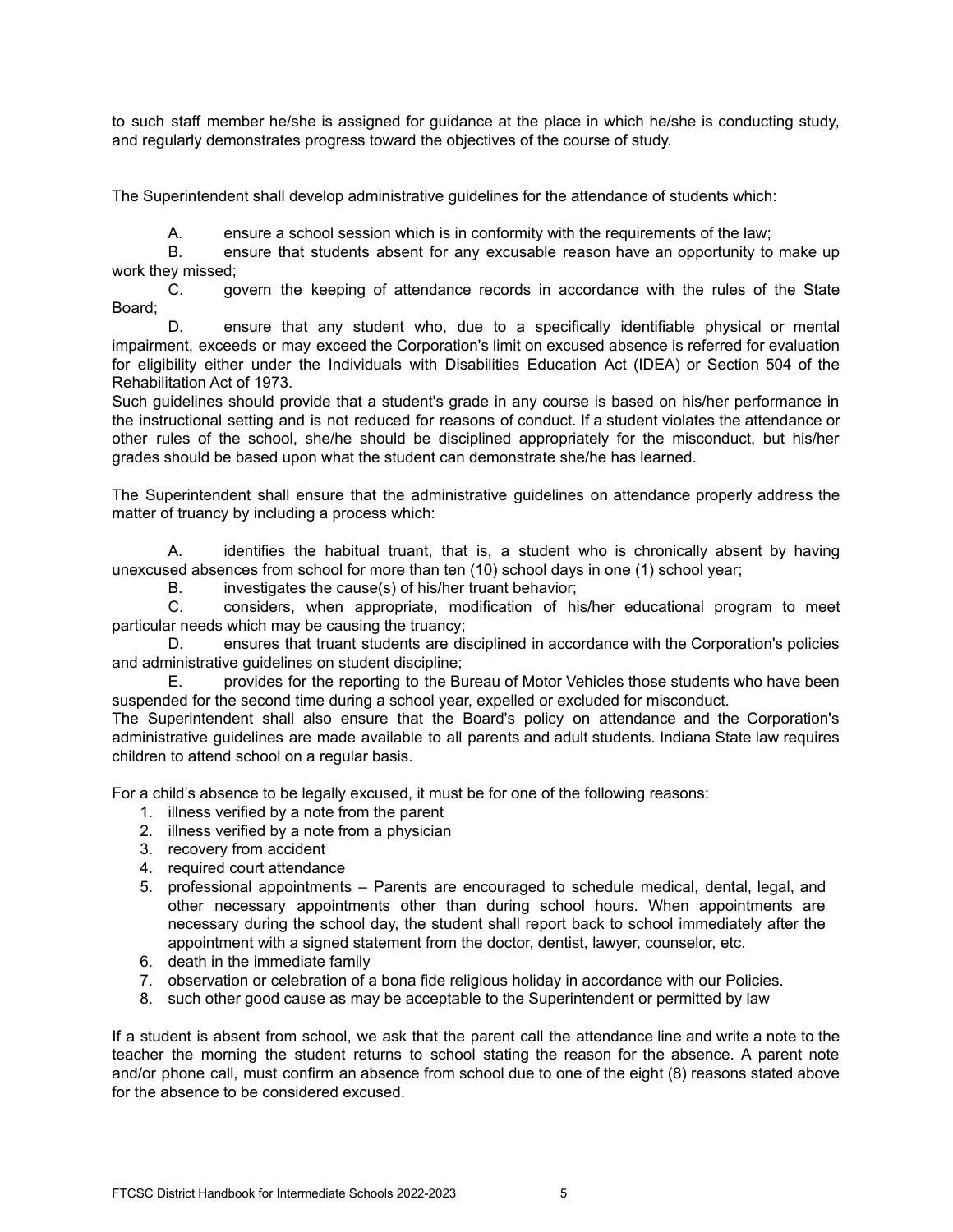If the illness or absence from school will be longer than two days, we ask that arrangements be made for schoolwork to be sent home. When a parent calls and sends a note for an excused absence, that student may make up the work that he/she missed and receive full credit. The student has the same number of days he/she was absent to make up work after returning to school. Extended vacations are unexcused absences.

### **Media Information**

The FTCSC is often asked by local newspapers, television stations and web news sites to supply photographs and names of students involved in a variety of activities, clubs and special events. We release this information to those outlets unless a refusal is on file for the current school year. You have the right to request that the school not disclose any or all information. If you do not wish for your child's name and/or identifying information or photo to appear in any school or school related publication or announcement, please notify your child's principal in writing within 14 days of the start of the school year or within 14 days of enrolling your child. If submitted after the first 14 days of school or enrollment the school will make an effort to withhold publications, but no guarantees will be made due to productions that may have occurred prior to the request.

PARENTS: We respectfully ask that you refrain from using your camera or smart phones to take pictures of children other than your own while at school for lunch, volunteering in the classroom/building or at other school related functions. We respect the privacy of all of our students and families.

#### **Counseling and Guidance**

The purpose of school counseling in FTCSC is to help students take full advantage of school programs, thereby developing their potential to the fullest extent possible. The role of the school counselor in Franklin Township is multi-faceted: A. The counselor serves as an advocate for the students. B. The counselor facilitates communication among students, staff members, parents, and other agencies in order to enhance student success. C. The counselor serves students through programs addressing educational assessment and planning, career development and counseling for personal/social concerns.

### **Student Suicide Prevention and Awareness**

FTCSC recognizes that suicide is one of the leading causes of deatth for Indiana youth. This policy is meant to increase child suicide awareness and prevention. The School Board believes there must be a partnership between families, the community, and the School Corporation.

FTCSC cooperates with the larger community including suicide prevention services. Information regarding such suidcide prevention services located in our community can be found on the district website: <https://ftcsc.org> and/or [https://adultandchild.org.](https://adultandchild.org) Further, information regarding crisis intervention referral is available to students, parents and School Corporation employees. This information can be found on the district website and at each school.

FTCSC recognizes the relationship between suicide and drug and alcohol use. The plan, training, and any other program authorized under this policy shall increase awareness of this correlation. FTCSC shall provide training to School Corporation employees consistent with Indiana law. The training will address warning signs and tendencies that may evidence a student is considering suicide as well as district procedures regarding how to respond.

Consistent with Indiana law, the Superintendent or his/her designee shall develop a plan to assist survivors of attempted suicide and to assist student and School Corporation employees to cope with the completed suicide or attempted suicide. The superintendent or his/her designee may develop any other program or activity appropriate to increase awareness and prevention of child suicide.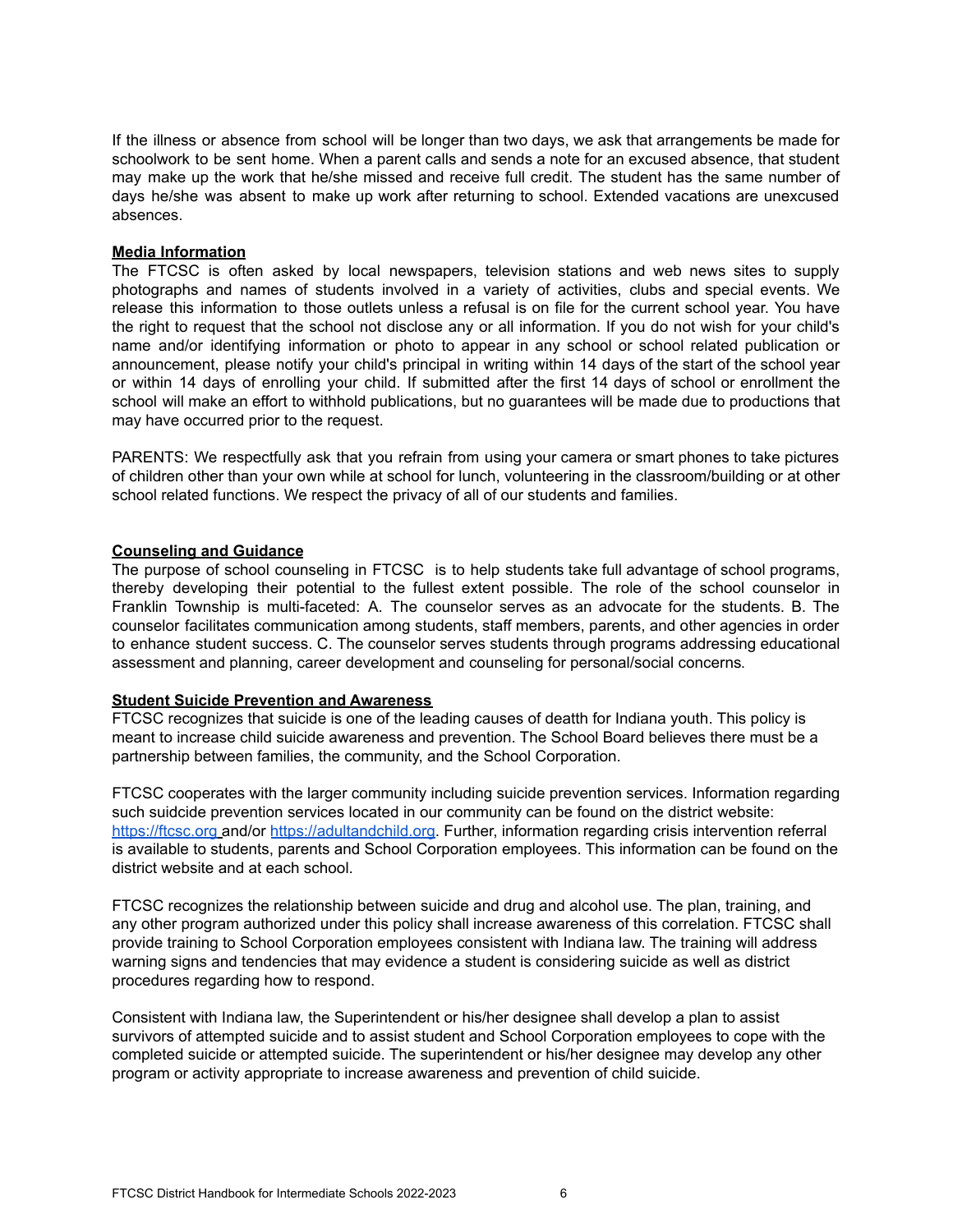### **Midterms and Report Cards**

Franklin Township has four nine-week grading periods comprising two semesters. Report cards are sent home after each nine-week grading period ends. Midterm reports will also be posted each quarter halfway through each grading period. Only semester grades are entered onto permanent records. The semester grade is a combination of grades taken from both nine-week periods.

### **Parent/Teacher Conferences**

Anytime a concern arises, parents are encouraged to confer with the child's teacher. Conferences may be scheduled with a teacher by contacting the teacher directly or by contacting the school's front office to make arrangements with a teacher.

# **Promotions, Placements and Retentions**

FTCSC operates on the annual promotion basis. Promotions are given to students who have mastered all the minimum curriculum requirements for a specific grade level. Assignments are given to students who have not mastered all the minimum requirements for a specific grade level but the school personnel doesn't feel retention would be in the student's best interest. Retentions are given when students haven't been previously retained and the school personnel does not feel they've mastered enough to function successfully at the next grade level. These students are retained for another year in the same grade to afford them additional time to learn the necessary skills at that grade level. Promotions, retentions and assignments are decisions made by the classroom teacher, counselor and principal. They are always made with the best interest of the child in mind. Parents will be fully informed during the course of the school year concerning their child's academic progress through mid-term reports, grade cards, and conferences (both personal and phone). Teachers will state on the midterms and/or report cards if retention or assignment is being considered. As a staff, promotion of our students is always our goal for every student.

# **Services for Students with Special Needs**

Your school is responsive and ready to meet the needs of unique learners who attend there. We have building-based intervention teams designed to coordinate the school staff in meeting the needs of all students. With guidance and support from the administration of FTCSC, our schools provide special education services as determined appropriate by the case conference committee. Although not every building with FTCSC provides the full continuum of special education services, FTCSC has the full continuum available within the district. If you have any concerns about your child or questions about their necessary special education services, please contact the building principal.

### **Textbook Rental**

Textbook rental money must be paid in full within the first two weeks of school. All parents and legal guardians are financially responsible for textbook rental fees and any charges the school may assess for but not limited to lost books, cafeteria fees, library books, extracurricular activities and fundraising. Parents and legal guardians are also responsible for all reasonable costs of the collection of this account, which may include but not limited to, late fees, client collection fees, collection agency fees, reasonable attorney fees and court costs on any outstanding balances. Parents who feel they do not have sufficient means to pay for textbook rental need to complete a textbook rental assistance form.

### **Baxter YMCA Program**

Students attending any FTCSC have the opportunity to attend the before and after school care program sponsored by the Baxter YMCA. For more information, contact The Baxter YMCA at 317-887-8788.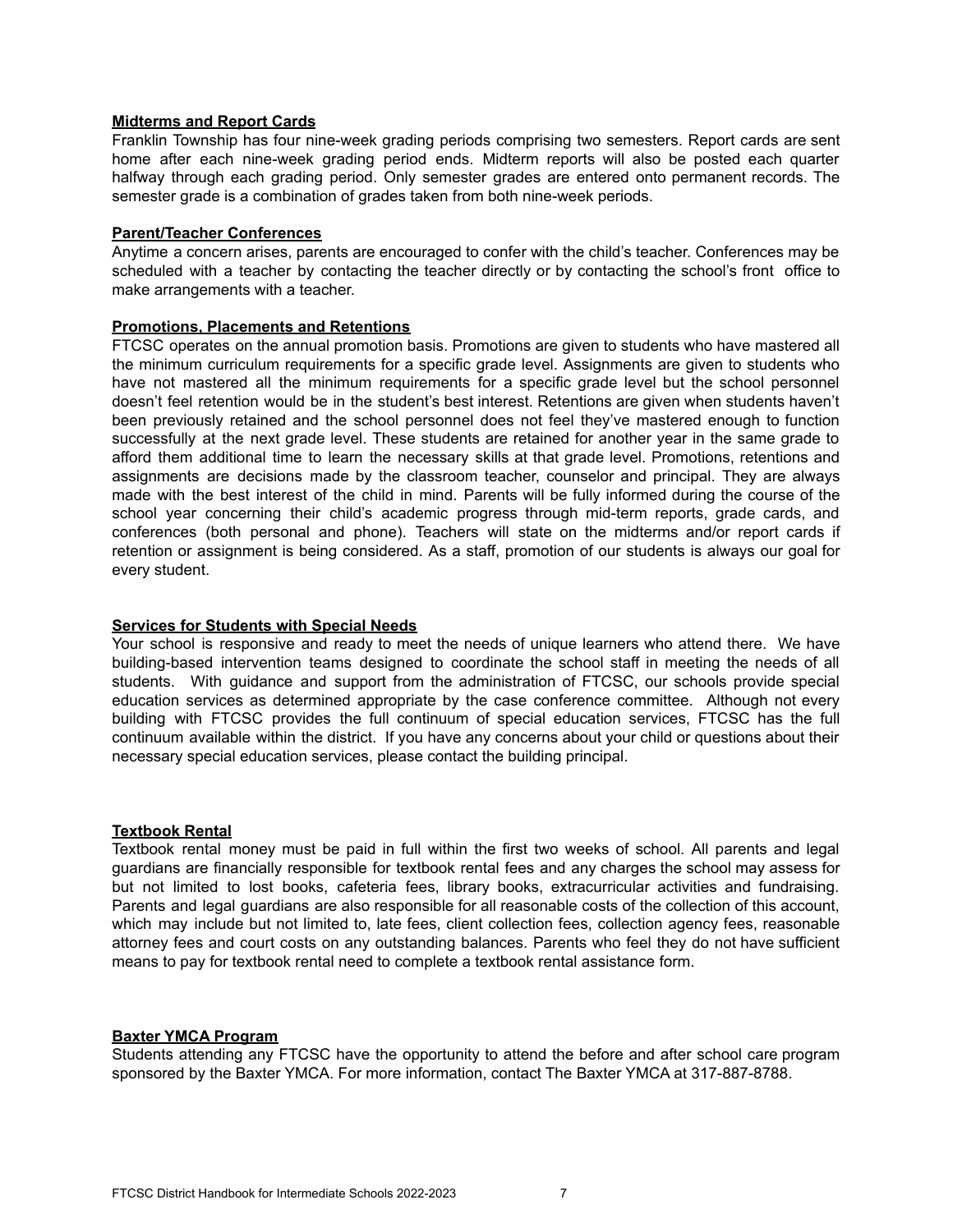### **Birthdays, Special Occasion Celebrations and Class Parties**

The following guidelines identify what students can bring in and distribute to their class if they wish. **DUE TO HEALTH AND SAFETY REASONS, FOOD TREATS ARE NOT PERMITTED** when school is in session.

- Bookmarks
- Classroom Book signed by the student
- Pencils, erasers, stickers, etc.
- Other non-edible treats

### **EDIBLE TREATS ARE NO LONGER ALLOWED DUE TO THE NUMBER OF UNKNOWN FOOD ALLERGIES**

# *Due to allergy precautions, latex balloons and latex gloves are NOT to be utilized within any FTCSC building***.**

#### **Enrollment Information**

Families new to FTCSC will need to sign up for and complete the new student registration form via our Skyward Family Access Portal. This enrollment information provides the school with valuable information and provides us a way to contact you in the event of a problem or emergency. If any change regarding this information occurs during the school year, please notify the school. We would appreciate you keeping us up-to-date on current phone numbers, addresses, etc. All students enrolling for the first time in a Franklin Township school will need to provide a birth certificate (copy is acceptable) and up-to-date immunization records. Students must have immunization records on file. Additionally, families will need to complete an annual update form via the same portal.

### **Family Vacations**

We encourage parents to arrange family vacations when school is not in session. Absences due to family vacation are unexcused. However, if parents inform their child's teacher in advance (we would like one-week advance notice so work can be prepared), the child will be allowed to complete the work for no credit. The work should be obtained prior to the absence and should be submitted to the teacher immediately upon the child's return to school.

#### **Guidelines for Student Attendance Count**

Full Student Instructional Days Attendance shall be taken twice during each full student instructional day for every student in grades K-12. A student who reports to the building for any part of the day, up to and including one-half (1/2) of the day, shall be counted as one-half (1/2).

A parent/guardian delivering late arriving or tardy students to school must sign-in their student in the main office of the school. The student will be given a pass to enter the classroom. Students who are tardy due to a late arriving bus will not be counted as tardy.

### **Skyward Family Access**

You have the right to opt out of the Skyward Portal. If you wish to do so, you must notify your school principal in writing in the first 14 days of enrolling your child.

### **Leaving School Grounds During the School Day**

Students are expected to be in school all day. A written request from a parent/guardian is necessary for a student to be permitted to leave school before the end of the day for any reason. Students leaving school during the school day must be signed out in the main office by a parent/guardian with a valid picture ID.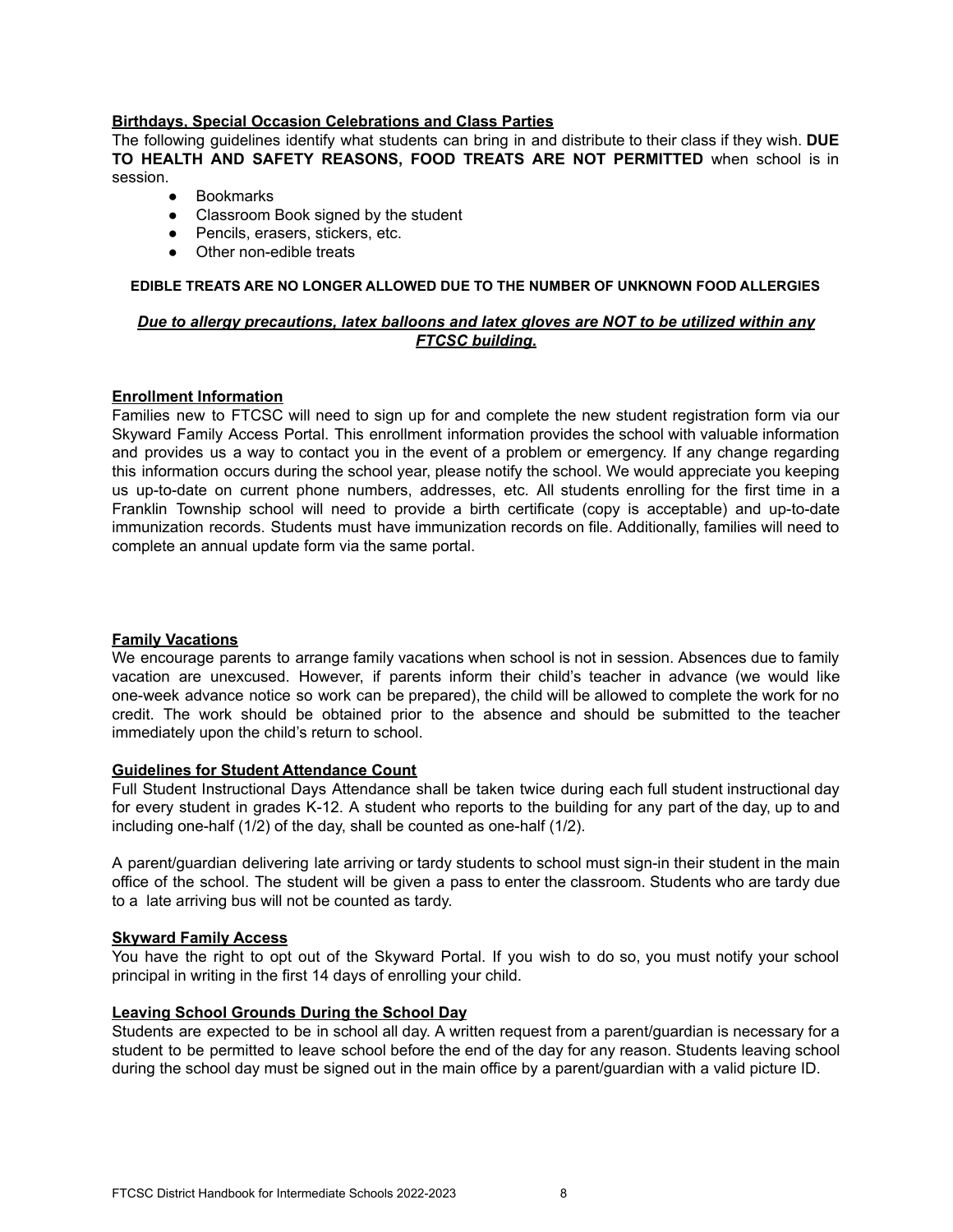### **Physical Education**

All students are expected to participate in P.E. classes unless excused for medical reasons with a doctor's statement. All students must wear tennis shoes each day to P.E. class. If a student is unable to participate on a given day, a written excuse should be sent from home. If P.E. is to be missed for an extended period of time, a doctor's statement will be required

# **Student Records**

Student records will be kept on file in the main office. Only school personnel will have access to the student's records and documents. Information contained within those files is **confidential.** A parent may request to view his/her child's permanent record at any time and we will be more than happy to accommodate the request. It should be emphasized that records contained within a child's permanent record file will be released to the non-custodial parent upon request unless a Court Order denies the non-custodial parent from viewing the child's permanent record. It is the custodial parent's responsibility to inform the school of such a Court Order and provide a copy of it for the student's file.

# **Weather Emergency Procedures**

Parents/guardians will be notified of school closings or delays via parent Square. You could also listen to local radio and TV stations when inclement weather is predicted. All school closings, for any reason, will be reported to the local radio and television stations, as well as posted on the township Facebook page and Twitter as soon as the decision has been made by the superintendent of schools. Please do not call the school unless it is an emergency. Decisions of this nature are not made at the building level. Only the superintendent has the authority to close schools for a regularly scheduled school day. The superintendent may also decide to delay school for one or two hours instead of canceling the entire day. This information will also be reported over local radio and TV stations, as well as on the township Facebook page and Twitter. Please remember that we are **FRANKLIN TOWNSHIP COMMUNITY SCHOOLS CORPORATION** (FTCSC) and NOT Franklin Community Schools in Franklin, IN. Every Franklin Township family should prepare plans for school delays, closing or early closing of school due to an emergency. Working parents should make the necessary arrangements for the welfare of their children in the event that any of these scenarios would occur. The early closing plans should be documented on the Emergency Release Form filled out at registration. If you do not wish to receive Parent Square messages, you may notify the school district by calling 317-862-2411. It may take up to five business days to process the request.

### **Withdrawing from School**

Parents are asked to contact the office as soon as it is known that the student will be withdrawing from school. School property, including all books (school and library), chromebooks and chargers must be returned.

# **Media Information**

The FTCSC is often asked by local newspapers, television stations and web news sites to supply photographs and names of students involved in a variety of activities, clubs and special events. We release this information to those outlets unless a refusal is on file for the current school year. You have the right to request that the school not disclose any or all information. If you do not wish for your child's name and/or identifying information or photo to appear in any school or school related publication or announcement, please notify your child's principal in writing within 14 days of the start of the school year or within 14 days of enrolling your child. If submitted after the first 14 days of school or enrollment the school will make an effort to withhold publications, but no guarantees will be made due to productions that may have occurred prior to the request.

PARENTS: We respectfully ask that you refrain from using your camera or smart phones to take pictures of children other than your own while at school for lunch, volunteering in the classroom/building or at other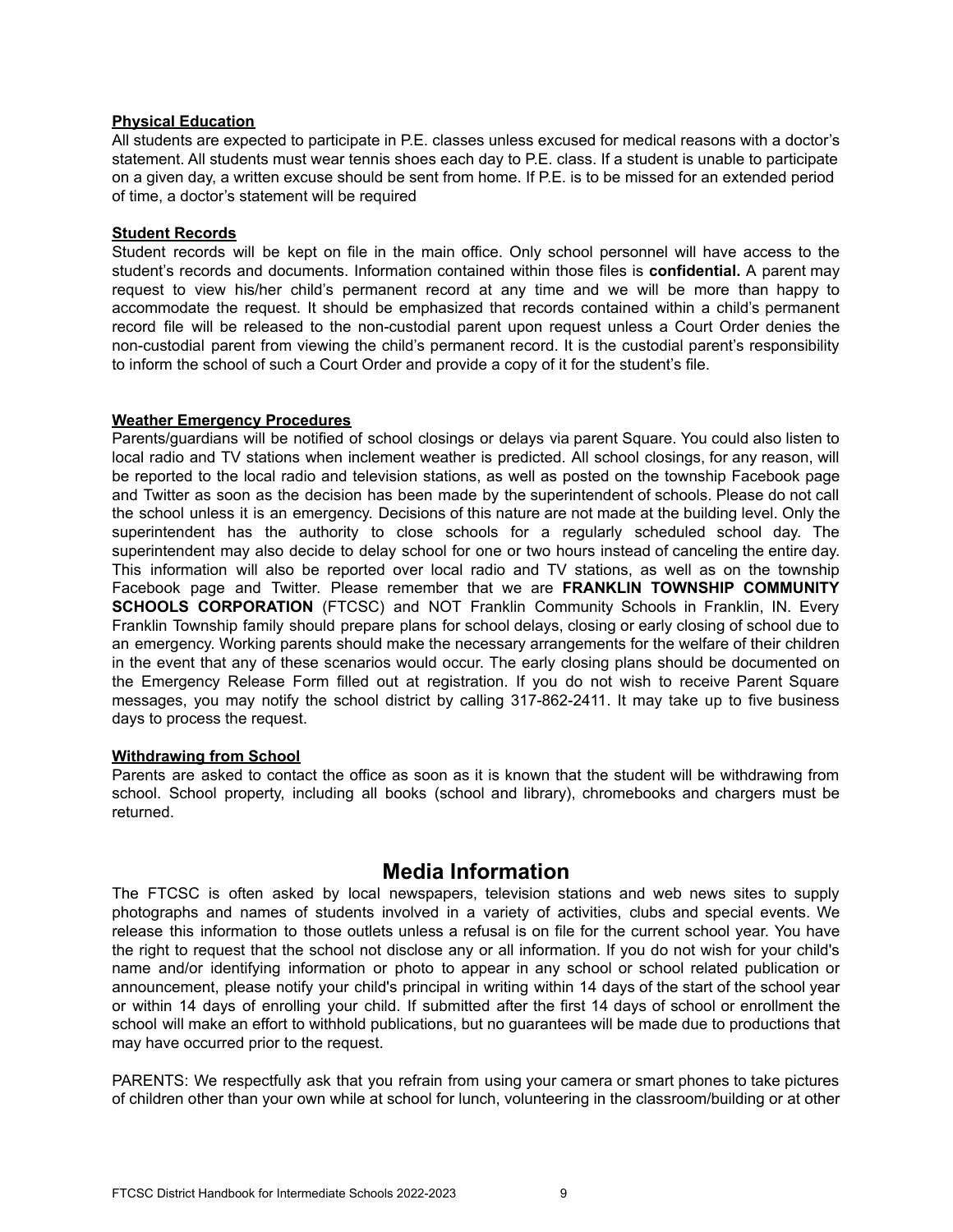school related functions. We respect the privacy of all of our students and families.

# **Internet, Telecommunication, and E-mail**

FTCSC offers our students access to the Internet and other telecommunication services. Access to the Internet will enable students to explore thousands of libraries, bulletin boards, and other computer networks for educational purposes. Families should be warned that some material accessible via the Internet may not be appropriate for students' use. We understand the risk involved but believe the benefits to students in the form of information and opportunities for collaborations exceed any disadvantages. We will work to educate our students on appropriate use of the network. However, it is ultimately parents and/or guardians of minors who are responsible for seeing and conveying the standard their children should follow when using media and information services.

# **School Telephone**

We believe in protecting instructional time for our staff and students. We will not call students or teachers to the phone during class periods, except for emergencies. We thank you for your cooperation. All staff members have voice mail and will return your call in a timely manner.

# **Student Responsible Use Policy**

We seek to provide a productive and positive learning environment for our students. An increasing part of this environment includes technology. Students agree to read and follow all guidelines set forth in the board-approved Student Responsible Use Policy (RUP). The most current version is available on the FTCSC Information Technology website located at https://ftcsc.org/[knowledge-base/a300/](https://ftcsc.org/information-technology/)

In addition at each Intermediate the following Telecommunications Ethics will be followed strictly:

- Do not use a computer to bear false witness
- Do not use a computer to steal
- Do not interfere with another person's computer work
- Do not infringe on copyright or plagiarize
- Do not enter other people's files without permission
- Do think about social consequences of the programs you write or documents you send
- Do not load any unauthorized materials
- Do not use a computer to harm other people (viruses, spam, bullying, intimidation, etc.)

We expect all students to use a computer in ways that show consideration and respect to all.

# **Franklin Township School Corporation Code of Conduct**

In Franklin Township schools, teachers establish classroom rules and consequences in accordance with a discipline program, which allows a teacher to teach and students to learn. Disciplinary consequences are set on a step-by-step procedure with severity increasing as frequency of violation increases. Extreme disciplinary acts are dealt with in accordance with the Indiana Code. Rules, consequences and rewards are clearly posted in each classroom and copies are sent home by the teacher for parent information. Any student violating school policies will be subject to disciplinary action as determined by school administrators.

### **Discipline**

When students choose to conduct themselves in such a way that they are in violation of established rules and regulations they shall be disciplined in an appropriate manner. The superintendent shall establish, implement and support discipline procedures appropriate to the age and the misconduct of the student.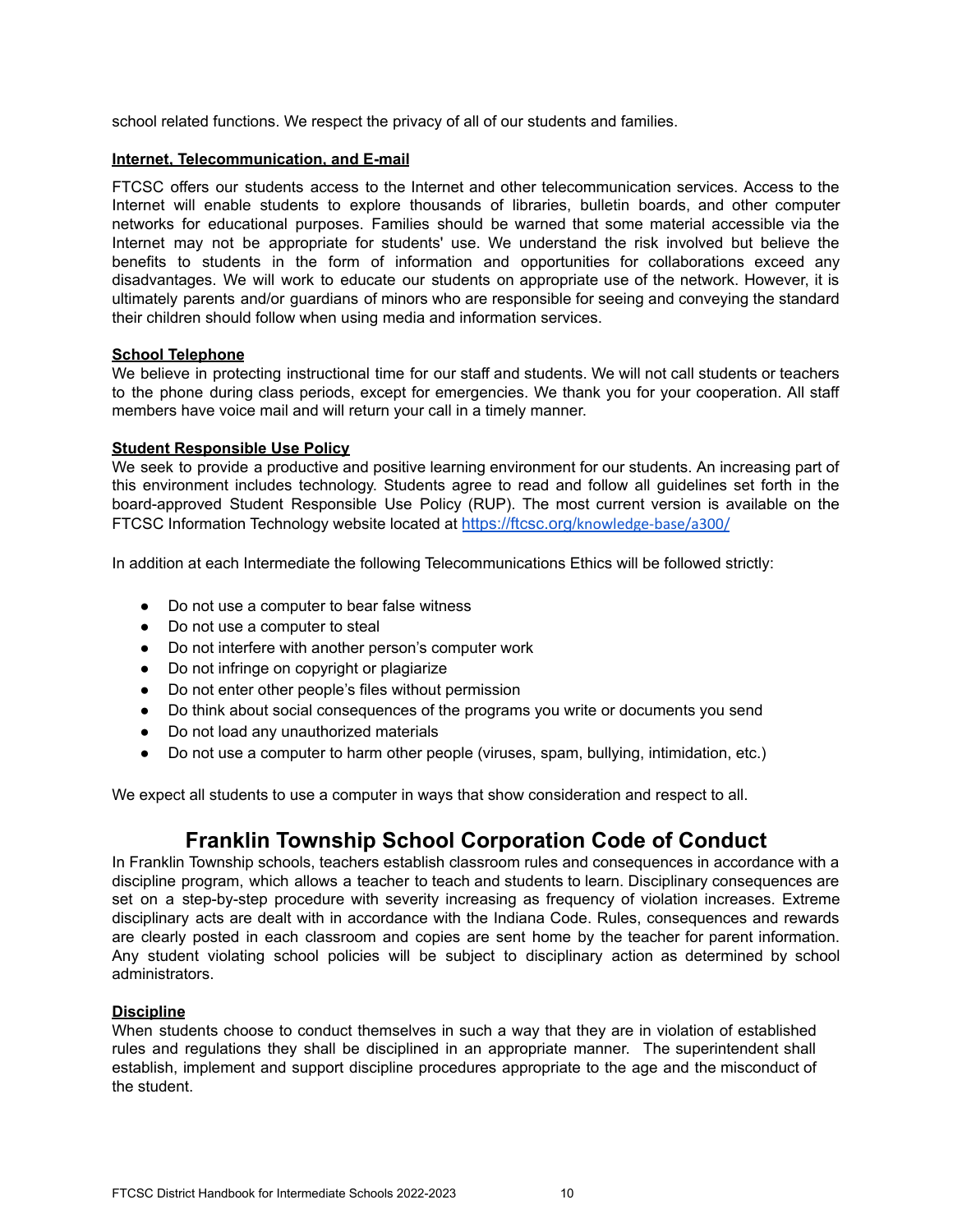Indiana Code outlines the procedure to be followed by school personnel in the disciplining of students. Through our discipline programs, students have a choice with full knowledge of the consequences. This responsibility not only allows the child to grow socially, but most importantly, allows more learning to take place in the classroom. The following Code of Conduct for Intermediate students of FTCSC is designed to ensure that the education process will be carried on in our schools with a minimum amount of disruption to school programs. All students in Franklin Township have a right to acquire the skills and knowledge offered by our curriculum and a responsibility to not interfere with the process as it relates to and involves themselves and others.

In order that the student, parents, faculty and staff may fully understand procedures concerning the operation of the Intermediate buildings, these rules and regulations concerning student behavior are presented.

The following conduct is not allowed in Franklin Township schools:

- 1) Interfering with school purposes or disrupting school activities or encouraging others to do the same.
	- a) Lying, cheating or use of profanity
	- b) Yelling, spitting, whistling or making other distracting and/or abnormal noises
	- c) Running, jumping, pushing, hitting, tripping or committing other acts of physical horseplay that could be disruptive or dangerous to oneself or others
- 2) Using violence, force, noise, coercion, threat, intimidation, passive resistance, or other comparable conduct constituting an interference with school purposes or urging other students to engage in such conduct. The following enumeration is only illustrative and is not limited to the type of conduct prohibited in this subdivision:
	- a) Occupying a school building, blocking a school building's entrance or exit, or using any physical act with the intent to deprive others of its use
	- b) Activating a fire alarm with intent to disrupt
	- c) Continuously and intentionally making noise or acting in any manner so as to seriously interfere with the ability of any teacher or any of the other school personnel to conduct the education function under his/her supervision
- 3) Stealing, damaging or defacing school or private property on school grounds or at any school activity.
- 4) Intentionally causing or attempting to cause physical injury or intentionally behaving in such a way as could reasonably cause physical injury to any person.
- 5) Engaging in a physical contest or struggle in which punches are thrown or any part of the body is used aggressively in retaliation or for the purpose of inflicting injury or pain upon another. The definition of self-defense per Franklin Township Community School Corporation is a reasonable and non-aggressive way to defend oneself against an aggressor.
- 6) Threatening or intimidating any student with the intent of:
	- a) Obtaining anything of value from the other student
	- b) Forcing the other student to violate a school rule
	- c) Causing the other student to be afraid
- 7) Possessing, handling, transmitting, or using any object that could be considered a weapon, or an object that could injure someone, on the school grounds or at any school related activity. This could include but is not limited to a club, pellet gun, BB gun, brass knuckles, razor-knife, blank gun, Chinese star, common fireworks and those devices specifically excluded from penalty under Section 921 of Title 18 of the United States Code.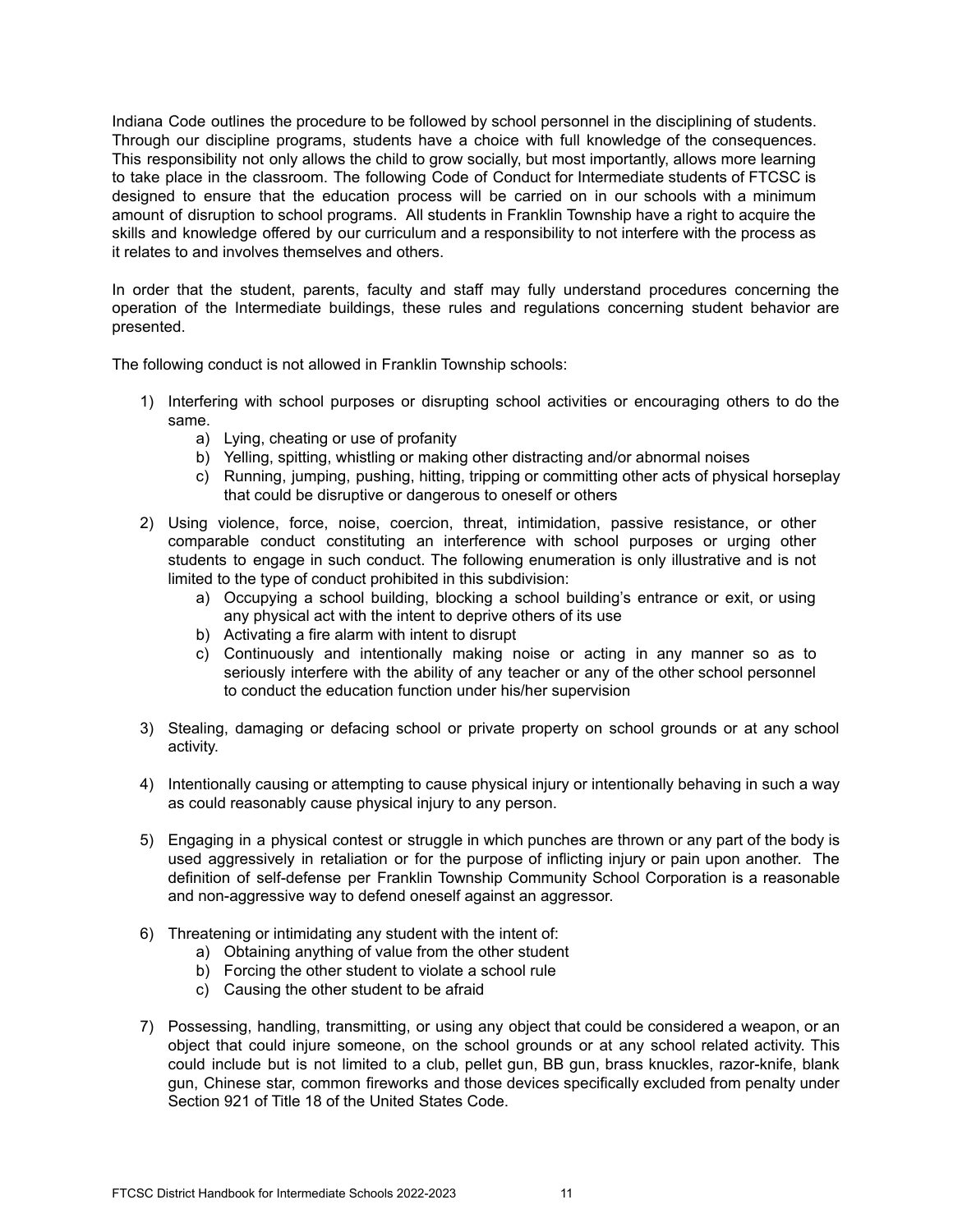8) Possessing, handling or transmitting a firearm on school property

A. The following devices are considered to be firearms as defined in Section 921 of Title 18 of the United States Code:

1. Any device which will or is designed to or may readily be converted to expel a projectile by the action of an explosive;

2. The frame or receiver of any device described above;

3. Any firearm muffler or firearm silencer;

4. Any destructive device which is an explosive, incendiary, or poison gas bomb, grenade, rocket having a propellant charge of more than four ounces, missile having an explosive or incendiary charge of more than one-quarter ounce, mine, or any similar device;

5. Any weapon which will, or which may be readily converted to, expel a projectile by the action of an explosive or other propellant, and which has a barrel with a bore of more than one-half inch in diameter;

6. Any combination of parts either designed or intended for use in converting any device into any destructive device described in the two immediately preceding examples, and from which a destructive device may be readily assembled.

B. The penalty for possession of a firearm as defined under this rule: ten (10) days suspension and expulsion from school for one calendar year, with the return of the student to be at the beginning of the next semester after the end of the one-year period. The length of the expulsion may be reduced by the superintendent if the circumstances warrant such reduction.

- 9) Knowingly possessing, using, transmitting, selling, or being under the influence of any substance which is represented to be a narcotic drug, tobacco related products, vaporizers, or look-alike drugs, hallucinogenic drug, amphetamine, barbiturate, marijuana, alcoholic beverages, stimulant, depressant, intoxicant, e-cigarettes, or controlled substance of any kind. Use of a drug authorized by a medical prescription from a physician is not a violation of this policy.
- 10) Failing in a number of instances to comply with directions of teachers or other school personnel during any period of time when the student is properly under their supervision, where the failure constitutes an interference with school purposes or an educational function.
- 11) Students will not be permitted to disrespect other students and/or staff members with verbal, written, or gestures that could be deemed offensive. Students who encourage or instigate other students to violate school rules will be subject to consequences.
- 12) Possessing or displaying material that would be considered obscene by the school community.
- 13) Violating any rules that are reasonably necessary in carrying out school purposes or an educational function and are validly adopted in accordance with Indiana law, including, but not limited to:
	- a) Engaging in sexual behavior, on school property, which is inappropriate in a school setting
	- b) Disobedience of administrative authority
	- c) Willful absence or tardiness of students
- 14) Engaging in the violation of any criminal law of the State of Indiana.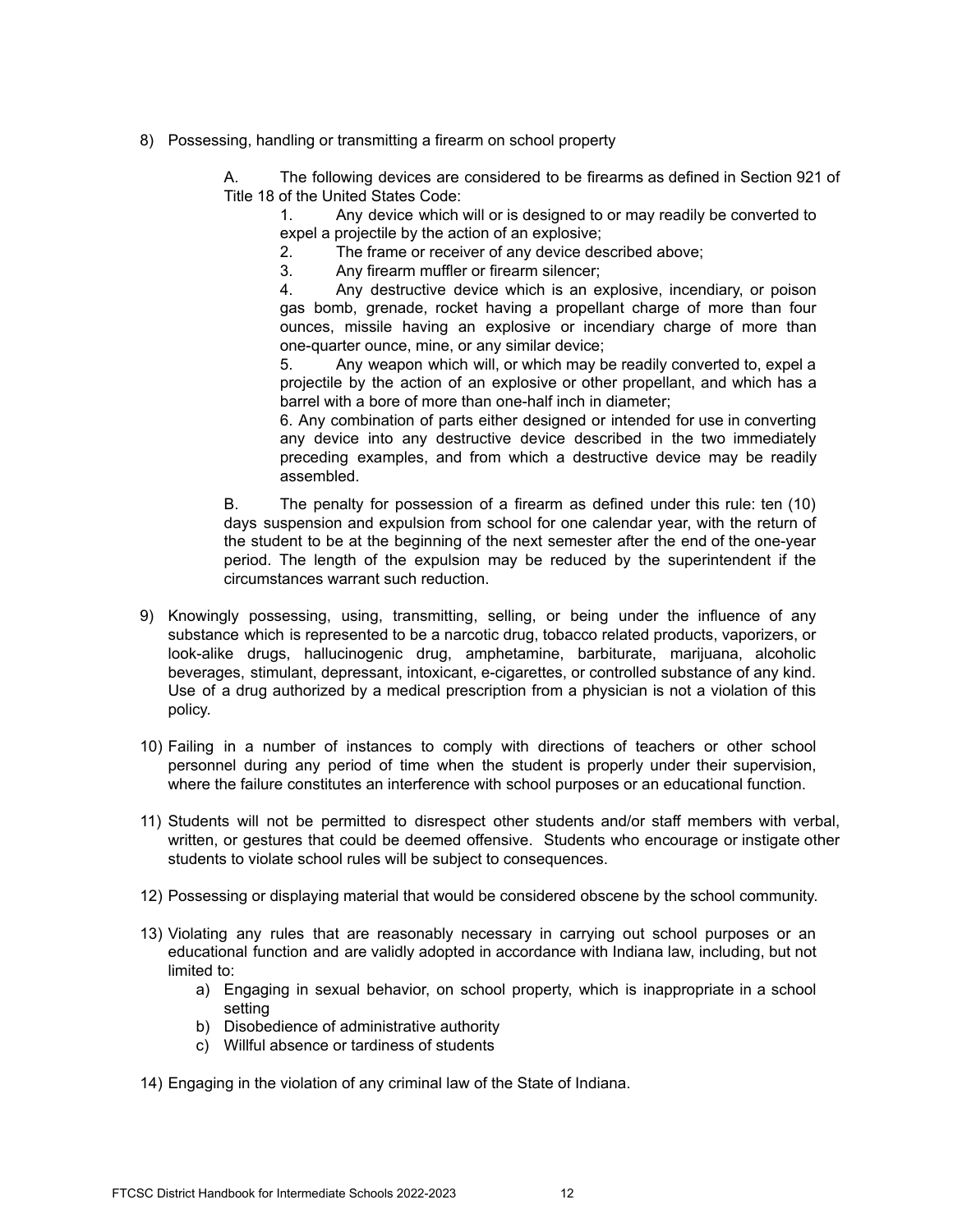- 15) Students will not bully another student. Bullying is defined by the Act as "overt, repeated acts or gestures, including verbal or written communications transmitted; physical act committed; or any other behaviors committed by a student or group of students against another student with the intent to harass, ridicule, humiliate, intimidate, or harm another student.
- 16) Knowingly possessing or using on school grounds during school hours an electronic paging device or a hand-held portable telephone in a situation not related to a school purpose or educational function. Desks, books and storage cabinets are the property of the school; therefore, the principal or designee, having reasonable suspicion of the presence of items whose possession or use would be disruptive to school purposes, has the right to search these areas for such items. Personal items (example: purses, clothing pockets, book bags, etc.) found in such storage areas may also be searched if the above circumstances exist.
- 17) Any unauthorized or inappropriate use of technology. This includes, but is not limited to, internet abuse, tampering with devices, or using a device in any manner other than its intended educational purpose. Sending, sharing, viewing or possessing pictures, text messages, emails or other material of a sexual nature in electronic or any other form, including the contents of a cell phone or other electronic devices is forbidden.
- 18) All school rules are in effect during extracurricular activities.
- 19) Going into or being on school grounds without permission. This also applies when students go into unauthorized areas in the school building during the school day or encourage others to go into unauthorized areas.

# **Dress Code**

When choosing what to wear to school each day, please keep the following in mind:

- 1. Even though your child may wear shorts, these may not be short-shorts nor tight bicycle shorts. Sagging pants are also not acceptable.
- 2. Midriff and halter-tops are not allowed. Tank tops or sleeveless t-shirts are not allowed unless another T-shirt is worn underneath.
- 3. T-shirts with writing or pictures must be appropriate for school. No tobacco or alcoholic references, profanity, or suggestive material are permitted.
- 4. No head coverings, except those worn for religious purposes, may be worn. Boys and girls may not wear hats in the building except on designated days or for medical reasons. Examples of headwear not to be worn include: hoods, sweatbands, scarves, and bandanas.
- 5. Book bags and backpacks must remain in student lockers during the school day unless directed otherwise by an adult in the building.
- 6. Shoes with wheels are not allowed due to safety concerns.
- 7. Appearance should not be disruptive to the educational environment.

# **Consequences of Misbehavior**

The Board believes that the education of each student can be achieved only in an orderly and disciplined environment. The Board authorizes administrators and staff members to take the following actions with regard to disciplining students. In order that the student, parents, faculty and staff may fully understand procedures concerning the operation of the Intermediate Buildings, these rules and regulations concerning student behavior are presented. Violation of the Student Code of Conduct could also result in one or more of the following actions being taken by the school authorities: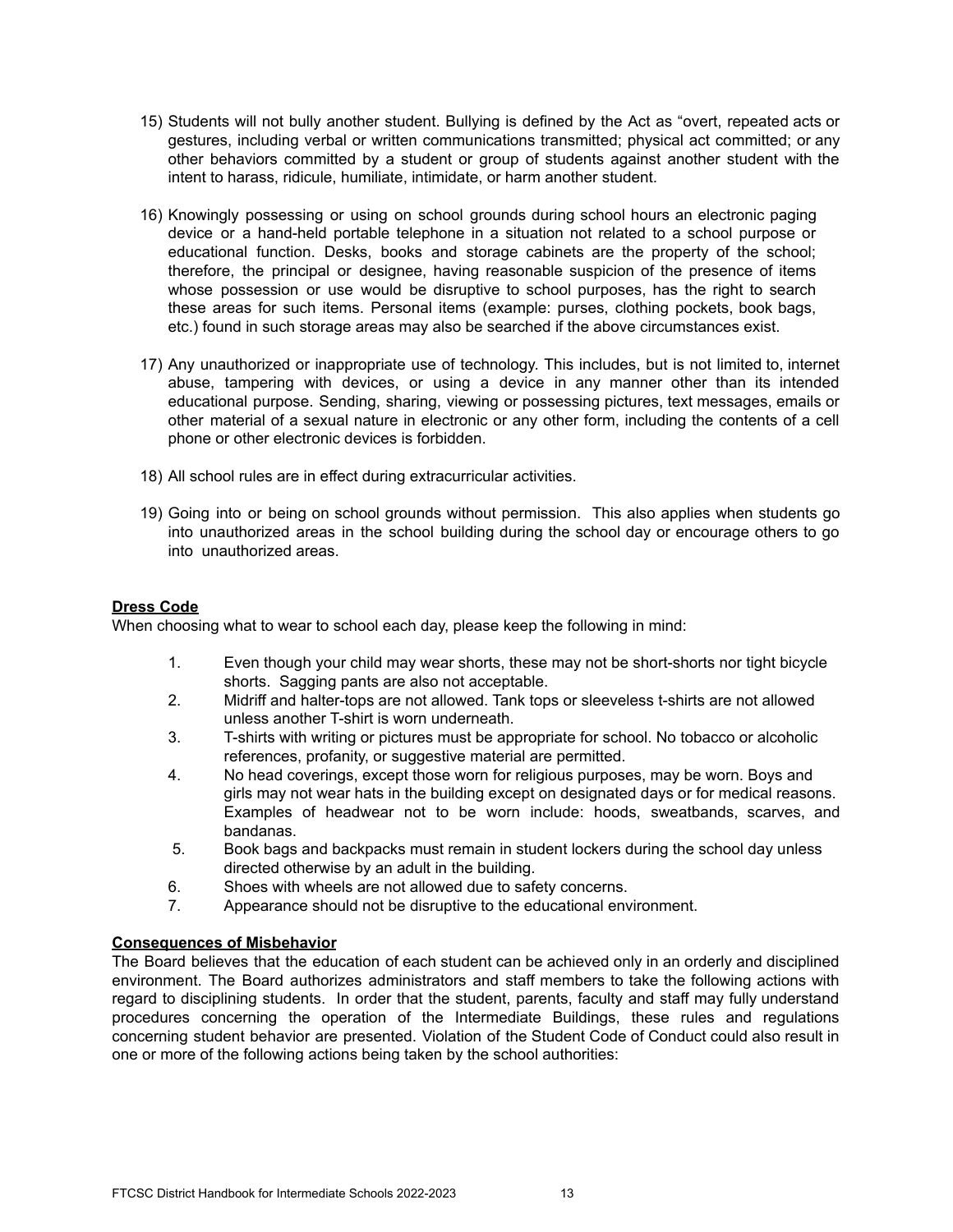- 1. Removal from Class or Activity: The teacher will have the right to remove a student from his/her class for a period of up to one school day if the student is assigned regular or additional work to be completed in another location within the school.
- 2. In-school Suspension(ISS) or In-school Intervention (ISI): An in-school suspension or in-school intervention room has been developed for the purpose of keeping students in attendance at school. However, students may be suspended from school for violations, repeated violations or the failure to follow the regulations of an in-school intervention. Students are not allowed to attend or participate in any after school activities on the days ISS, ISI, or OSS are assigned.
- 3. Suspension from School: A school principal (or designee) may deny a student the right to attend school or take part in any school activity.
- 4. Expulsion: In accordance with the due process procedures defined in this policy, a student may be expelled from school for a period of no longer than the remainder of the current semester plus the following semester, with the exception of a violation of Rule 11 listed under Grounds for Suspension and Expulsion in this policy. Violation of Rule 11 results in a more severe penalty.
- 5. Alternatives: will be sought by the administration when the above actions are deemed inappropriate. Additional disciplinary actions authorized under IC 20-33-8-25 include:

| Assignment of additional work<br>Counseling with a student or a group of students<br>Assignment to an alternative education program<br>Conference with a parent or group of parents<br>Restricting extracurricular activities | Rearrangement of class schedules<br>Removal of student from school sponsored transporta-<br>tion<br>Assignment of up to 120 hours of community service<br>Referral to juvenile court having jurisdiction over the stu-<br>dent |
|-------------------------------------------------------------------------------------------------------------------------------------------------------------------------------------------------------------------------------|--------------------------------------------------------------------------------------------------------------------------------------------------------------------------------------------------------------------------------|
|                                                                                                                                                                                                                               |                                                                                                                                                                                                                                |

# **Suspension Procedures**

A suspension is a disciplinary consequence where the student is separated from school attendance for a period of no longer than ten days. When a principal (or designee) determines that a student should be suspended, the following procedures will be followed:

- 1. A meeting will be held prior to the suspension of any student. At this meeting, the student will be entitled to the following:
	- a. The student will receive a written or oral statement of the charges
	- b. If the student denies the charges, a summary of the evidence against the student will be presented; and
	- c. The student will be provided an opportunity to explain his or her conduct
- 2. The meeting shall precede suspension of the student except where the nature of the misconduct requires immediate removal. In such situations, the meeting will follow the suspension as soon as reasonably possible following the date of the suspension.
- 3. Following the suspension, the parents or guardians of suspended students will be notified in writing. The notification will include the dates of the suspension; describe the student's misconduct, and the action taken by the principal.
- 4. Students will receive credit for completing any and all assignments assigned while out of school suspended. The assignments will be made available no later than the end of the school day following the first day of suspension unless otherwise communicated to parent/guardian. All work must be completed and turned in at the beginning of classes on the day the student returns to school. Quizzes and tests are administered upon return to school.

# **Anti - Bullying**

FTCSC is committed to providing a safe, positive, productive, and nurturing educational environment for all its students. The Board encourages positive interpersonal relations among members of the school community. Bullying behavior toward a student, whether physical, verbal, or psychological will not be tolerated.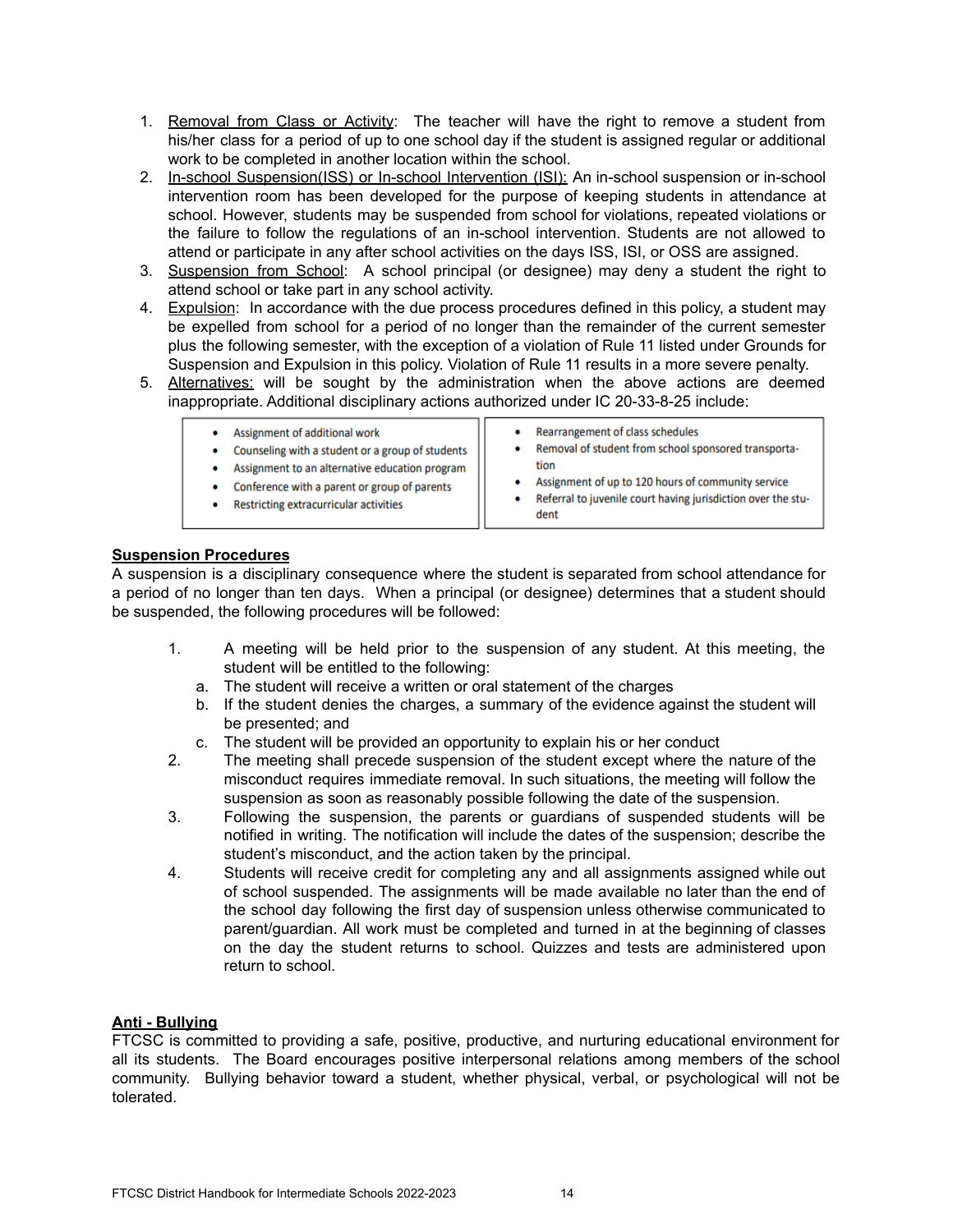- A. Bullying is prohibited by FTCSC. Students who commit any acts of bullying are subject to discipline including but not limited to suspension, expulsion, arrest, and/or prosecution.
- B. Definition: "Bullying" is defined as overt, unwanted, repeated acts or gestures, including verbal or written communications or images transmitted in any manner (including digitally or electronically); physical acts committed; aggression, or any other behaviors committed by a student or group of students against another student with the intent to harass, ridicule, humiliate, intimidate, or harm the targeted student, creating for the targeted student an objectively hostile school environment that:
	- 1. places the targeted student in reasonable fear of harm to his or her person or property;
	- 2. has a substantially detrimental effect on the targeted student's physical or mental health;
	- 3. has the effect of substantially interfering with the targeted student's academic performance; or

4. has the effect of substantially interfering with the targeted student's ability to participate in or benefit from the services, activities, or privileges provided by the school.

Bullying does not include, and should not be interpreted to impose any burden or sanction on, the following:

1. participating in a religious event;

2. acting in an emergency involving the protection of a person or property from an imminent threat of serious bodily injury or substantial danger;

3. participating in an activity consisting of the exercise of a student's freedom of speech rights;

4. participating in an activity conducted by a nonprofit or governmental entity that provides recreation, education, training, or other care under the supervision of one (1) or more adults;

5. participating in an activity undertaken at the prior written direction of the student's parent; or

6. engaging in interstate or international travel from a location outside Indiana to another location outside Indiana.

- C. Applicability: FTCSC prohibits bullying in all forms. This policy may be applied regardless of the physical location in which the bullying behavior occurred, whenever the individual committing the bullying behavior and any of the intended targets of the bullying behavior are students attending a school within the Corporation and disciplinary action is reasonably necessary to avoid substantial interference with school discipline or prevent an unreasonable threat to the rights of others to a safe and peaceful learning environment. The Corporation prohibits bullying through the use of data or computer software that is accessed through any computer, computer system, or computer network. Bullying behaviors based on the targeted individual's race, color, national origin, sex, gender, religion, disability, or other legally protected class may be investigated and processed according to the Nondiscrimination/Anti-Harassment Policy.
- D. Education: FTCSC will provide training and/or instruction on anti-bullying prevention and policy to all students in grades 1 through 12, as well as staff, in accordance with Indiana law.
- E. Reporting: Anyone who believes that a student has possibly been or is the victim of bullying is encouraged to immediately report the situation to an appropriate staff member such as a teacher, school counselor, or administrator (including the Corporation Lead Administrator). All staff, volunteers, and contracted service providers who observe or receive a report of suspected bullying shall notify a designated school administrator in charge of receiving reports of suspected bullying within the same day. If a staff member does not know who to make a report to, he or she should report directly to the building principal or Corporation Lead Administrator. Bullying reports are forwarded to the Department of Child Services (DCS) and/or law enforcement as required by law, such as when a staff member believes that a student is the victim of abuse or neglect. Any person who makes a report of bullying and requests to remain anonymous will not be personally identified as the reporter or complainant to the extent permitted by law. FTCSC will act appropriately to discipline staff members, volunteers, or contracted service providers who receive a report of bullying and fail to initiate or conduct an investigation of a bullying incident and for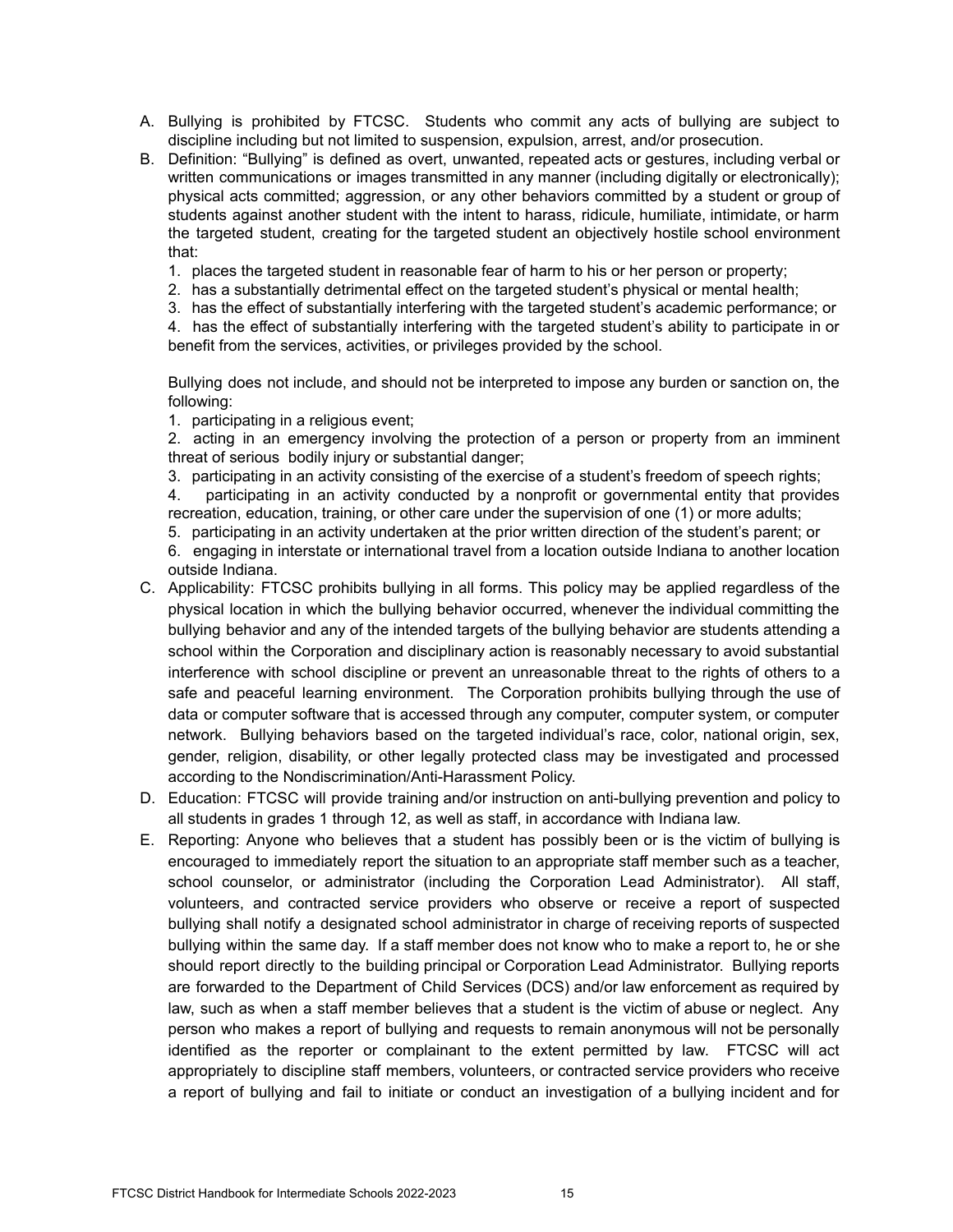persons who falsely report an incident of bullying. FTCSC will act appropriately to discipline students, staff members, visitors, or volunteers who make false reports of bullying.

- F. Investigation: Once a report of suspected bullying is received by the designated school administrator, an expedited investigation shall follow. The investigation should be facilitated by the designated school administrator or other appropriate school staff. Information related to the investigation will be gathered using means including, but not limited to witness interviews, request for written witness statements, record identification and review, and an assessment of whether bullying occurred. The investigation will be initiated within one (1) school day of the report to the designated school administrator and will ordinarily be completed within ten (10) school days.
- G. Intervention/Responses: If a report of suspected bullying is substantiated through an investigation, then FTCSC shall take appropriate intervention and responses as consistent with policy and procedure. The Corporation will take prompt and effective steps reasonably calculated to stop the bullying, remedy the bullying, and prevent bullying from recurring. Interventions and responses include, but are not limited to: separating the bully and the target; follow up school counseling for the target; bullying education for the bully; and prompt disciplinary action against the bully. These steps should not penalize the target of the bullying. Disciplinary actions against the bully may include, but are not limited to" suspension and expulsion for students; discharge for employees; exclusion for parents, guests, volunteers, and contractors; and removal from any office for governing body members. If the acts of bullying rise to the level of serious criminal offense the matter may be referred to law enforcement. FTCSC shall inform the parents of all students involved in alleged incidents, and, as appropriate, may discuss the availability of counseling and other intervention services.
- H. Parental Involvement: Parents are encouraged to be involved in the process of minimizing bullying. Parents should report suspected acts of bullying to an appropriate school official. In addition, parents of students suspected of bullying will be notified with a phone call or through other appropriate means of communication. Conversely, parents of students suspected of being the target of acts of bullying will also be notified with a phone call or through other means of appropriate communication. Parent notifications will occur in an expedited manner within two (2) school days after the designated school administrator receives the report of suspected bullying. Parents of students who are disciplined for acts of bullying will be involved in the disciplinary process consistent with the law and Corporation policy.
- I. Report to Indiana Department of Education(IDOE): Each school within FTCSC will record and report to the Corporation Lead Administrator or his or her designee the frequency of bullying incidents in the following categories: verbal bullying, physical bullying, social/relational bullying, and electronic/written communication bullying (or a combination of two or more of the above categories). The Corporation Lead Administrator or his or her designee shall report the number of bullying incidents by category for each school and the entire corporation for each school term to the Indiana Department of Education by July 1.
- J. Confidentiality: To the extent appropriate and legally permitted, confidentiality will be maintained during the investigation process.
- K. Retaliation: Retaliation against any individual for reporting or participating in an investigation under this policy is prohibited and will not be tolerated.

### **Criminal Organizations and Criminal Organization Activity in Schools**

The School Board of FTCSC prohibits criminal organization (commonly known as "gang") activity and similar destructive or illegal group behavior on school property, on school buses, and/or at school-sponsored functions on and off school grounds, prohibiting reprisal or retaliation against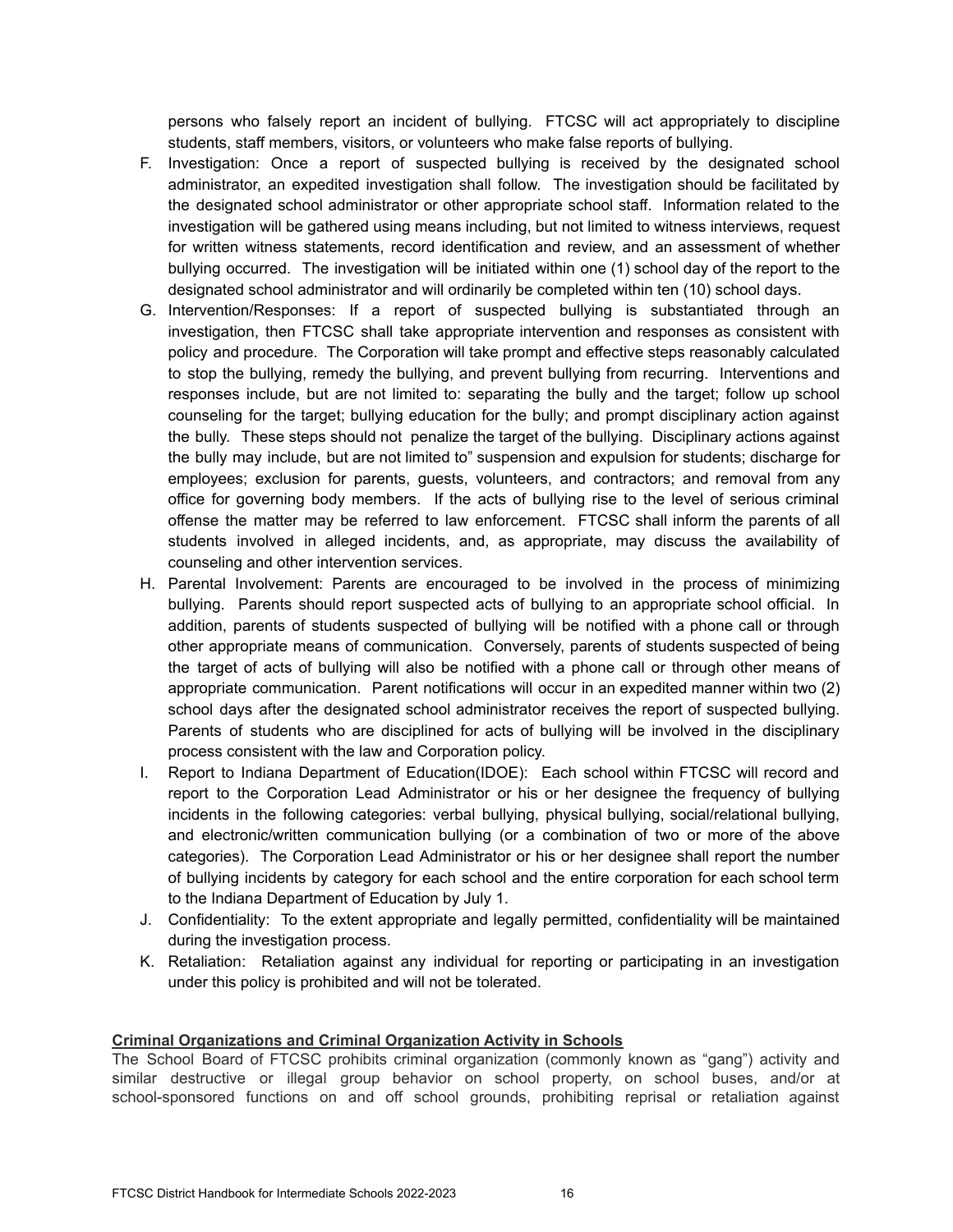individuals who report criminal organization activity and similar destructive or illegal group behavior or who are victims, witnesses, bystanders, or other people with reliable information about an act of criminal organization activity and similar destructive or illegal group behavior.

The following definitions apply to this policy:

- A. Criminal Organization means a group with at least three (3) members that specifically:
	- 1. either promotes, sponsors, assists in, participates in; or
	- 2. requires as a condition of membership or continued membership; the commission of a felony or an act that would be a felony if committed by an adult or the offense of battery.
- B. Criminal Organization Activity means a student who knowingly or intentionally participates in a criminal organization, or a student who knowingly or intentionally solicits, recruits, entices, or intimidates another individual to join a criminal organization.

Per State law, a school employee shall report any incidents of suspected criminal organization activity, criminal organization intimidation, or criminal organization recruitment to the principal and the school safety specialist. The principal and the school safety specialist may take appropriate action to maintain a safe and secure school environment, including providing appropriate intervention services. Appropriate consequences and remedial actions are those that take into consideration the severity of the offenses and consider both the developmental ages of the student offenders and the students' histories of inappropriate behaviors, per the code of conduct.

Any Corporation and school employee who promptly reports an incident of suspected organization activity and who makes this report in compliance with the School Corporation procedures is immune from a cause of action for damages arising from any failure to remedy the reported incident.

The principal or designee shall conduct a thorough and complete investigation for each report of suspected organization activity. The investigation shall be initiated by the principal or the principal's designee within one (1) school day of the report of the incident. The principal may appoint additional personnel and request the assistance of law enforcement to assist in the investigation. The investigation shall be completed and the written findings submitted to the principal as soon as possible, but not later than five (5) school days from the day of the report of the alleged incident of criminal organization activity.

The principal shall take any appropriate disciplinary actions based upon the findings of the investigation, in accordance with the code of conduct. The Superintendent of FTCSC is authorized to define the range of ways in which school staff and the principal or the principal's designee shall respond once an incident of criminal organization activity is confirmed, according to the code of conduct.

Consequences for a student who engages in criminal organization activity may range from positive behavioral interventions up to and including suspension or expulsion.

The principal shall provide the parents of the students who were investigated with information about the investigation. The information to be provided to parents includes the nature of the investigation, whether the Corporation found evidence of criminal organization activity, and whether consequences were imposed or services provided to address the activity. This information is to be provided in an expedited manner.

Support services may include one (1) or more of the following:

- A. Criminal organization/gang awareness education that shows promise of effectiveness based on research. The criminal organization/gang awareness education information should be revised and updated regularly to reflect current trends in criminal organization and gang-like activity.
- B. Culturally and/or linguistically appropriate services/supports for parents and families.
- C. Counseling coupled with mentoring for students and their families.
- D. Community and faith-based organizations and civic groups.
- E. Viable, sustainable after-school programs developed in collaboration with other stakeholders.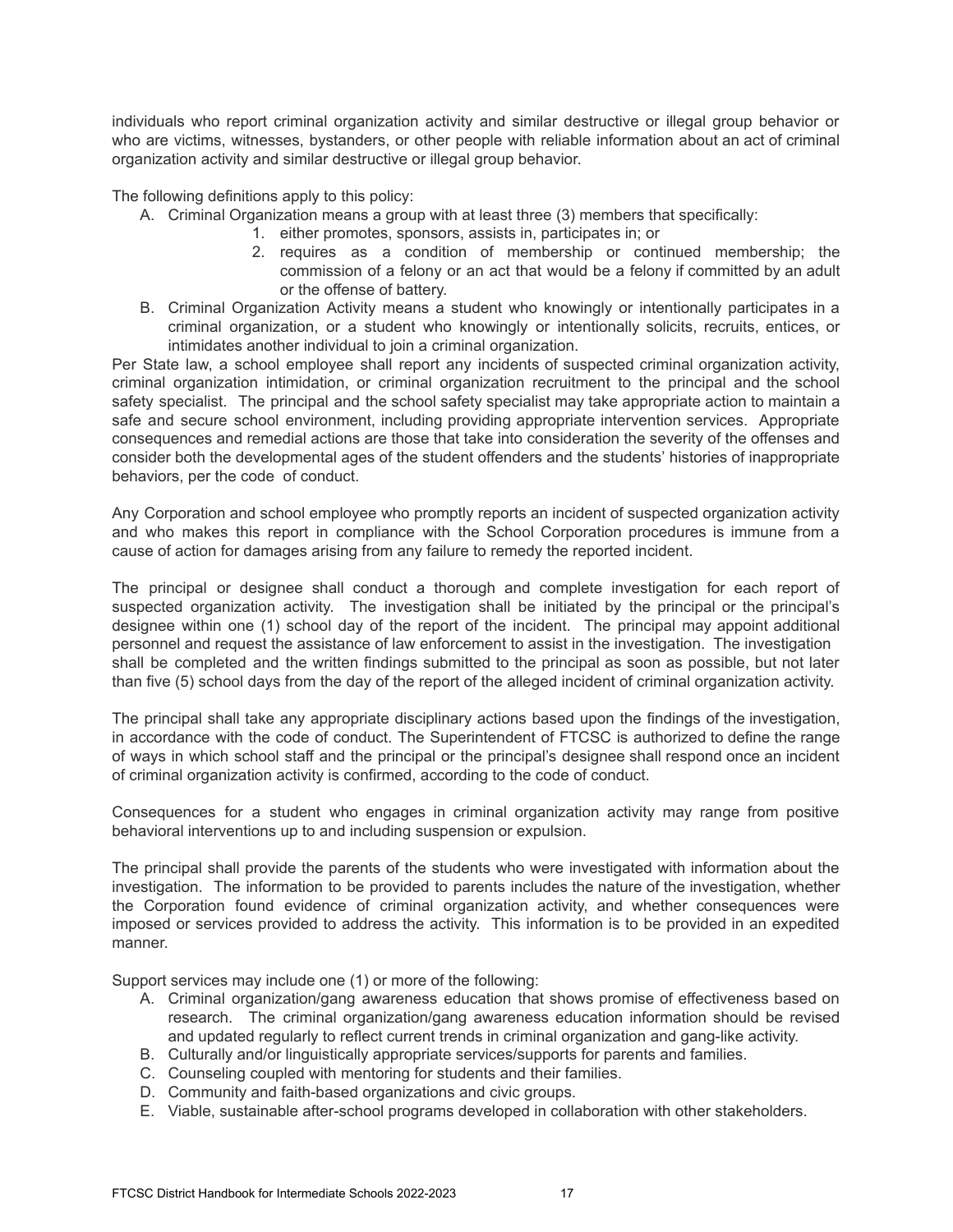- F. Job training and employment opportunities as both a deterrent to criminal organization involvement and an incentive to leave criminal organization involvement.
- G. School sanctioned/facilitated extra-curricular activities.

The principal shall submit the report to the Superintendent of the School Corporation within ten (10) school days of the completion of the investigation. The Superintendent or his/her designee shall report the results of each investigation to the School Board on a quarterly basis during regularly scheduled Board Meetings.

Each school within FTCSC shall record the number of investigations disposed internally and the number of cases referred to local law enforcement, disaggregated by race, ethnicity, age and gender. Each school shall report this information to the School Corporation Superintendent who shall submit a written report to the Indiana Department of Education by June 2 of each year.

This policy shall be annually disseminated to all parents who have children enrolled in a school within FTCSC. Notice of this policy must be published in student handbooks and all other publications of the School Corporation that set forth the rules and procedures for schools within the School Corporation.

School officials are encouraged to collaborate with stakeholders to provide criminal organization/gang prevention and intervention services and programs, including but not limited to:

- A. Provide training for staff and teachers on criminal organization/gang prevention and intervention resources within a jurisdiction on a periodic basis. The criminal organization awareness information should be revised and updated regularly to reflect current trends in criminal organization/gang activity.
- B. Create formalized collaboration plans between local school administration and community based prevention and intervention providers. The formalized collaborations should make effective, coordinated, and maximized use of Federal funding a priority.
- C. Coordinate resources and funding opportunities to support gang/criminal organization prevention and intervention activities.
- D. Consider integrating the Gang Resistance Education and Training (G.R.E.A.T.) Program into curricula.

# **Star Express Child Nutrition Meal Program**

Go to: [https://ftcsc.org/nutrition-department](https://ftcsc.org/nutrition-department%20) and <http://www.ftcsc.nutrislice.com> to find a more complete list of what your Child Nutrition program is doing for your students. Also available: menus, meal prices, nutritional data and requirements, payment options, charge procedure, allergy management, free & reduced meal application, Summer Servings, wellness policy, and contact information.

As a result of the USDA Nutrition Standards for the National School Lunch, five meal components are offered daily with a variety of choices in each category. Of those five components (Meat/meat alternative, grain/bread, fruit, vegetable and milk), the students must choose at least 3 different components. Each student is **required** to take either a fruit or vegetable serving as part of the reimbursable meal and may take up to two fruits and/or two vegetables as part of their meal. *Star Express* offers breakfast daily and provides a variety of entrees that are whole grain rich and packed with essential vitamins and minerals needed for everyday function. Four food items from 3 meal components are offered each day at breakfast. Of those four food items (Meat/meat alternative, grain/bread, fruit, and milk), the students must choose at least 3 different items. Each student is **required** to take the fruit or juice serving as part of the reimbursable meal.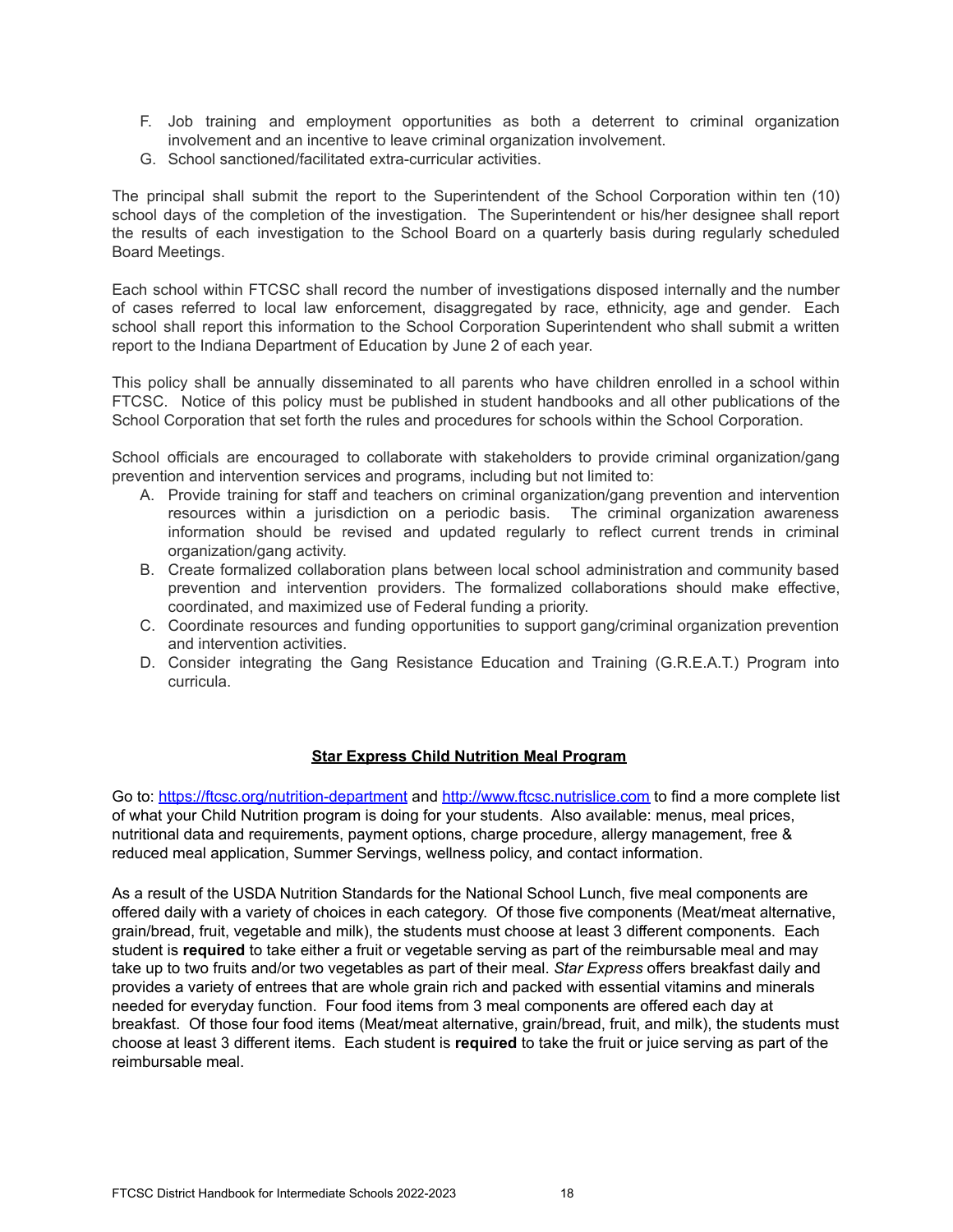Federal regulations require that meals are priced as a unit and no reduction is given if a student takes less than the offered items. Students are encouraged to take all of the items offered. In addition, a la carte items are available for purchase.

The Child Nutrition department uses a computerized meal payment system. The district uses multiple options for student meal checkout including but not limited to; pin numbers, barcode scanners, class rosters and biometrics. The system allows a student to make payments into his/her own personal account. Prepayments for meals are encouraged to reduce the need for frequent deposits and daily cash handling; however, he/she may still pay cash daily. Either cash or checks will be accepted for deposit. In addition, on-line payments can be made through **[EZSchoolPay.com](http://www.ezschoolpay.com)** with a debit or credit card. EZSchoolPay is accessible through the district website. An account balance cannot be shared by different children in the same household. Money in a student's account may be used for complete meals and a la carte sales. The system allows one student meal for breakfast and one for lunch. All other purchases will be charged at a la carte pricing.

If a household chooses not to use EZSchoolPay, students paying by check/cash may drop off their deposit to the main office drop box or to the Child Nutrition office by 9 a.m. Elementary students are to bring checks or cash in an envelope marked with the child's name and teacher's name on it and submit it to the classroom teacher each morning. Deposits are also accepted on the line. We request that you write the child's name on checks. Checks should be made payable to Franklin Township Food Service (FTFS). In order to expedite the line speed, a "no cash back policy" has been implemented at all schools. Any remaining cash paid at the register will go into the student's account instead of refunding it to them.

Eligible students may qualify for free or reduced price meals. Applications are available online at the Franklin Township Community School Corporation Child Nutrition website. Applications need to be completed annually for each school year.

Students may charge a full reimbursable meal (entrée, up to two fruits and/or two vegetables and a milk). Charges are not permitted for a la carte items.

Students/Parents are informed of low account balances by three different methods: (1) Verbal reminders from the cashier, (2) Text and Email reminders sent home bi weekly, (3) Parents can sign up with EZSchoolPay to receive low balance reminders, free of charge. Utilizing EZSchoolPay is highly encouraged by the Child Nutrition department. Parents/Guardians are responsible for the maintenance of their students' accounts. At the end of each semester, any account that is greater than (-\$20.00) will be sent to RMP Credit for collections.

Funds remaining in the students' meal account at the end of the school year will be applied to the students' balance for the next school year.

Inactive accounts (withdrawn or graduated students) are eligible for refunds with a written request to the Child Nutrition department or by submitting the request via the form on the Child Nutrition department's web page. The request must be submitted 30 days after the end of the school year, or 30 days after the date the student leaves the district.

If your student has a diet restriction/food allergy that requires monitoring, please contact your school's Community Health Network RN. The district procedure can be found at: <https://ftcsc.org/health-services/forms>

If you have any questions regarding the meal program, please contact the Star Express manager and/or visit our website: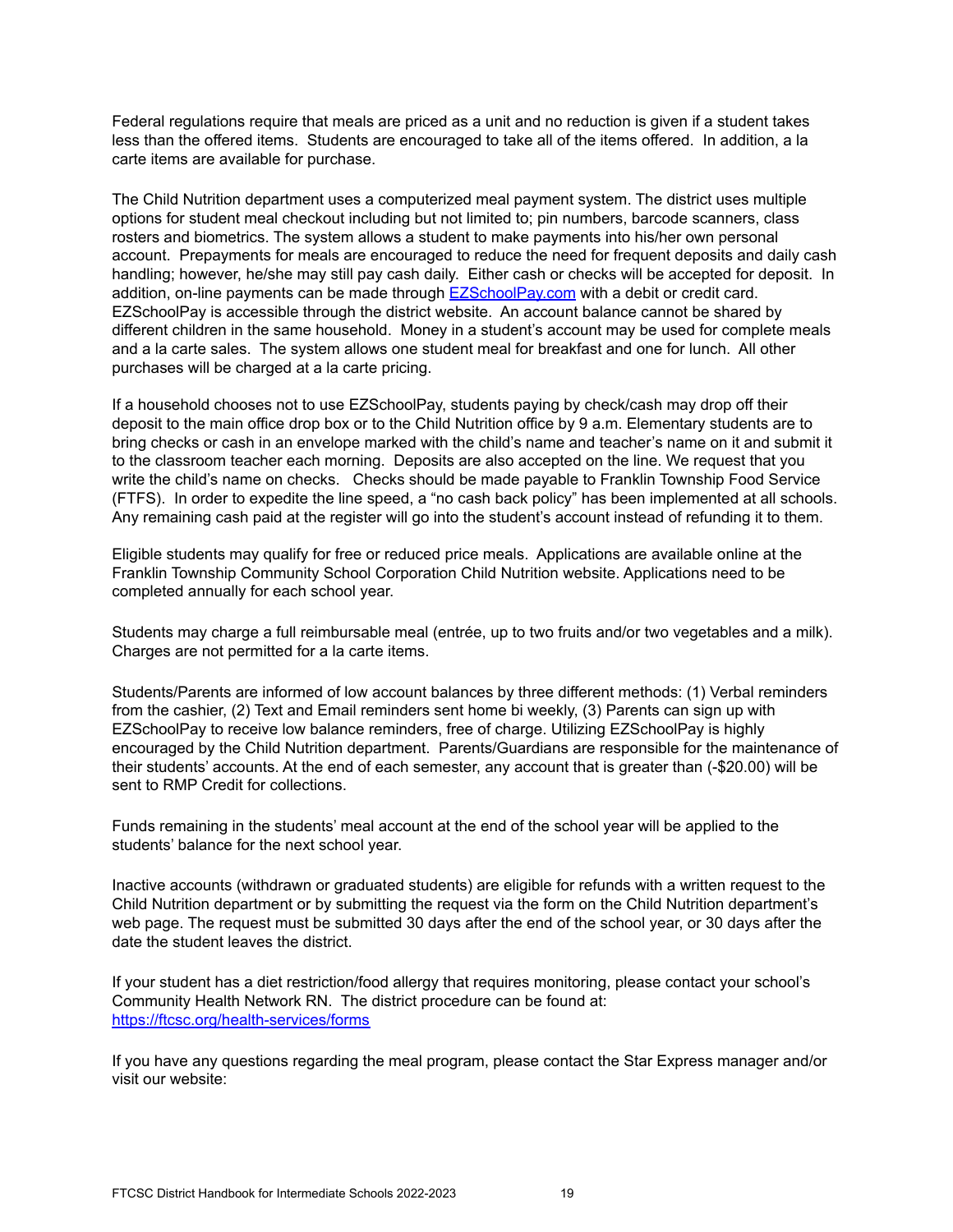<https://www.ftcsc.org/nutrition-department> <http://ftcsc.nutrislice.com> (web based menus) email: [StarExpress@ftcsc.org](mailto:StarExpress@ftcsc.org) *Follow us on Facebook and Twitter! @ FTStarExpress*

### **HEALTH SERVICES**

# **CLINICS**

Health services include programs, services, and activities that provide for a healthy environment, thereby promoting and protecting the health, learning, and well-being of all students. The school nurse clinics are available for emergencies, injuries, and illnesses that arise while the child is at school, in addition to management of chronic illnesses and special needs. Each FTCSC clinic is staffed with a Community Health Network nurse (RN or LPN), provided at no cost to the school district. Nurses do not make medical diagnoses. Nurses are skilled in assessment, data collection, planning, intervention, evaluation, wellness promotion, health education, prevention, emergency care, referral, and communicable disease surveillance.

School nurses may provide non-emergency first aid treatment, emergency care, and conduct health screenings to any student. A Consent to Treat form is available during both the new and returning student online registration process. The Consent to Treat form must be filled out for any additional medical services, including medication administration, chronic health management, additional medical services not listed. The Consent to Treat form is also available on the FTCSC website under "Health Services." Please speak with the nurse at the school if you have questions about the consent form or if you require a paper copy. If a parent does not wish for the nurse to provide services to a student, a letter must be provided to the clinic opting out of services.

The clinics are open daily during school hours. Students must have a pass to enter the clinic.

Those without a pass will be sent back to class to obtain a pass unless there is an emergent need. The student will be asked the nature of the complaint, may have his/her temperature taken, and may be allowed to rest for a short period of time. Please remember that time in the clinic is time out of class and instructional time is being lost. The nurse will send students home who display outward signs of illness. The nurse will call the phone numbers on file if the nurse feels the student is too ill to be at school, or if a symptom of illness below presents during the school day. It is essential that phone numbers provided to the school are current and up to date. If the nurse is unable to reach a contact, the student will be sent back to class, unless there are signs of a contagious illness. If the student has an emergent or urgent health need and/or the parent or other contact cannot be reached, EMS may be contacted.

# **ALLERGY PRECAUTION**

Due to allergy precautions, latex balloons and latex gloves are NOT to be utilized within any FTCSC building.

### **ILLNESS**

General guidelines for illness follow the guidelines, laws, and recommendations of the IN Dept. of Health, the Marion County Health Dept., Community Health Network, and IN Code to prevent the spread of communicable disease. When the nurse calls the parent to pick up the child, it is in accordance with these laws and directives and the public health setting of school. Parents should make every effort to come to the school to pick up their students in a timely manner. Bus transportation cannot be utilized if the child exhibits symptoms of a contagious illness.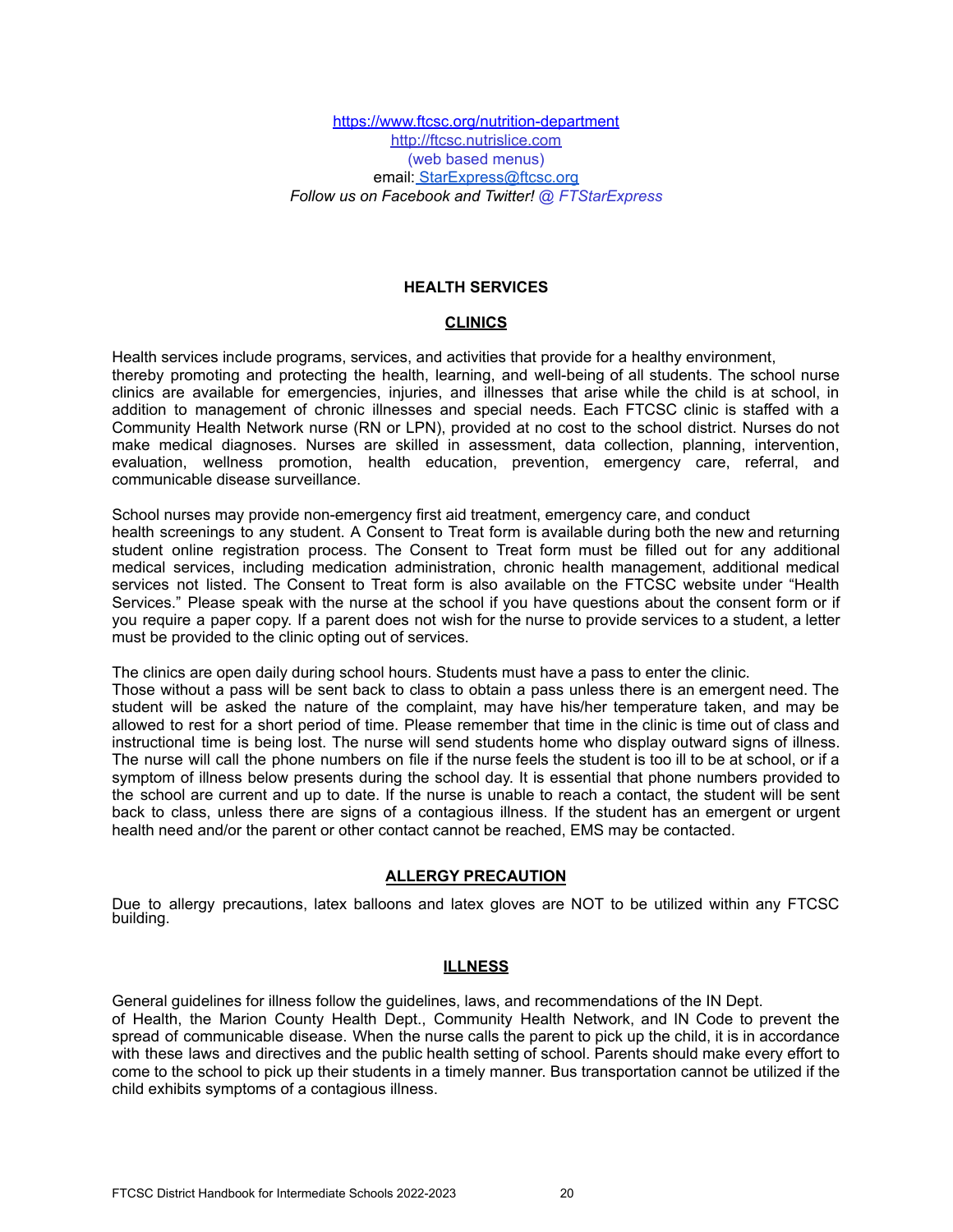Please do NOT send your child to school if one or more of the following symptoms are present: diarrhea, vomiting two or more times in a 24-hour period, undiagnosed body rash, sore throat with swollen lymph nodes, severe coughing, eye discharge and redness, or fever of 100 º or more. Please do NOT send the child back to school until he/she has been fever-free (without fever-reducing medications) and with no vomiting/diarrhea for 24 hours. Antibiotics prescribed for eye or throat infections must be given for 24 hours before the student returns to school. The school nurse will contact a parent/guardian for pick up from school if any of the above symptoms are present during the school day. The school nurse may request a doctor's note for the student to return to school if there are symptoms of communicable disease. This will help prevent the spread of infection to others and ensure that the student is feeling better to learn. Students who have had surgery may be asked to provide a doctor's release to return to school.

### **INJURY**

Students who are injured at school should report to the clinic to be assessed at the time of the injury. If a student has a deep laceration, cannot walk, has extreme swelling or pain, obvious deformity, head injury, or any other sign of an emergent/urgent need requiring further evaluation, the nurse will determine the best course of action for the situation. This may include a call for a parent/guardian to pick up, or a call to EMS.

The clinics possess wheelchairs for emergency response by school staff only. FTCSC cannot provide a wheelchair or any other medical supplies or devices which may be necessary for student injuries or recuperation from surgeries, this includes: crutches, dressing supplies, wraps, splints, etc. Parents should contact their healthcare provider or insurance carrier if these devices are needed beyond the school's initial response.

### **MEDICATIONS**

Medication given for the academic success of students, or other medications given for acute or chronic conditions may be administered by the school nurse. All medications must be provided by the parent/guardian. Any medication that is necessary to be administered during the school day must be brought to the clinic by a parent or guardian. Students are not allowed to transport medications unless they have a consent to self-treat form on file for emergency medications. Medication administration forms are available at each school and online and must be filled out for each medication. Medication forms must be filled out and signed by the parent before a medication may be administered by the nurse. Medications that are prescribed for once, twice, or three times daily administration should be administered at home when all possible. Please consult with your nurse if it is necessary for one of these medications to be administered during the school day. Prescription medications must have the current prescription label with the student's name attached to the medication.

Per IN Code, all medications must be in the ORIGINAL containers. For the safety of your student, medication received in a baggie or envelope cannot be given. More than a 4-week supply of medication should not be brought to the school, as controlled substances are counted daily by nurses, and upon receipt in the clinics. Expired medications and prescriptions with a label more than a year old will not be accepted.

Over-the-counter (OTC) medications provided by the parent may be stored in the clinic to be given by the school nurse. A signed medication consent form must be filled out for each medication. The label on an OTC serves as the guideline for dosing and frequency, including appropriate duration before doctor is consulted. If the parent desires a dose or schedule that is different from the label, a physician's order shall be necessary for administration. If cough drops are needed, we suggest supplying a hard candy to be substituted for the same effect. This allows the student to remain in the classroom during educational time.

Students less than 12 years of age must have age-appropriate children's medication. Aspirin cannot be given to students, due to risk of Reye's syndrome—please check labels of various pain relievers and stomach medications to make sure aspirin, salicylates, or bismuth are not ingredients.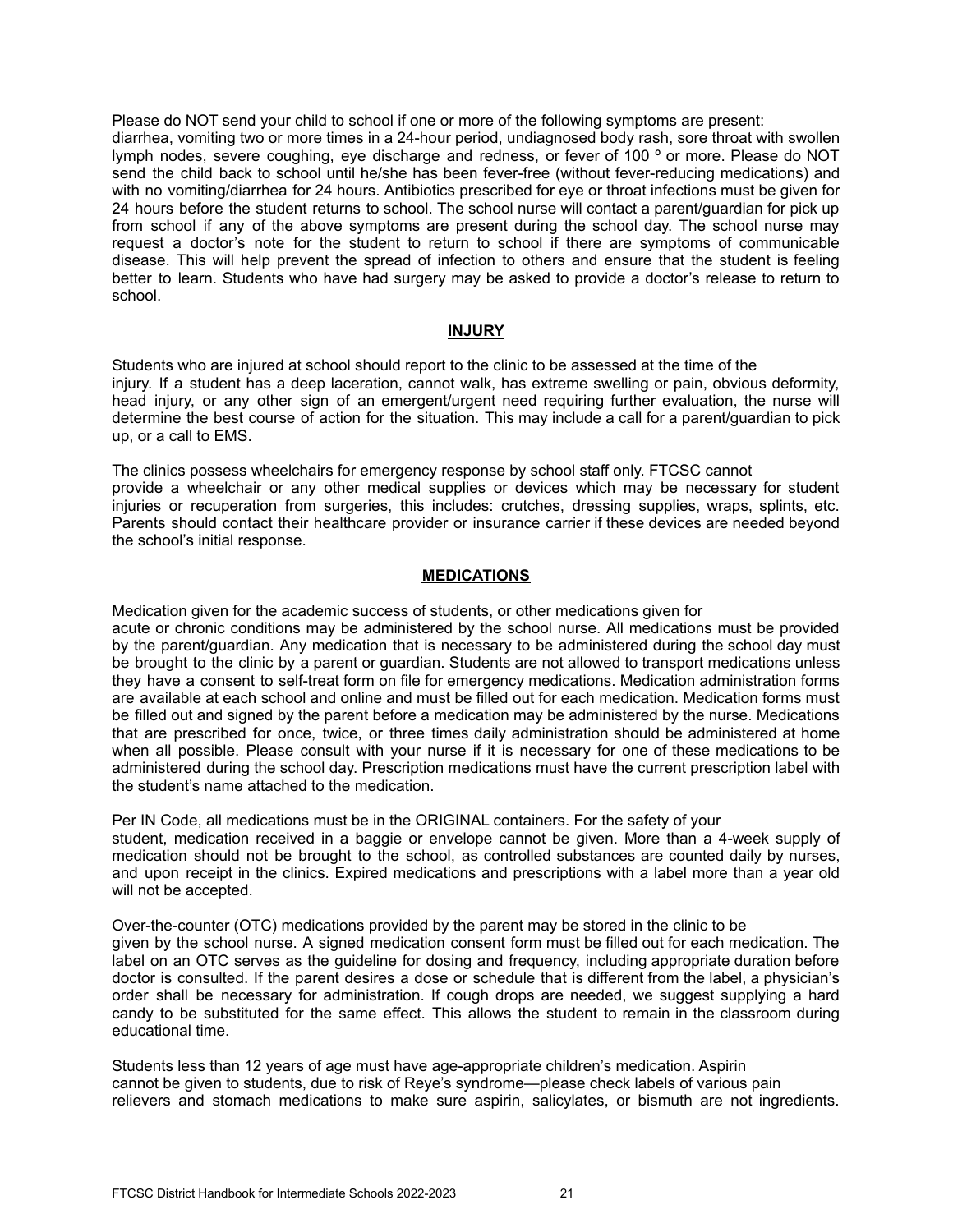Supplements, Vitamins, Non-FDA approved medications, and essential oils are not appropriate for school and will not be dispensed by the nurse. Medication policy is available online.

A physician's order and signed permission to self-carry form is necessary in order for an emergency medication prescribed for life-threatening conditions to be carried and administered by a student during the school day. Examples are Epi-pen and Albuterol. We recommend keeping an additional supply in the clinic in case of student need. Emergency medications that are controlled substances will be kept in the clinic.

### **LICE**

Students who exhibit scratching or evidence of live bugs in the hair may go to the school clinic for evaluation by the school nurse. The school nurse will examine the student's hair and scalp in a confidential manner.

If live lice (crawling bugs) are visualized, the parent/guardian shall be contacted by phone. Factors such as the severity of infestation, child's age, or other health concerns influence professional judgment regarding parent pick up and recommendation of treatment options.

If nits only are visualized, the student may remain in school and the parent will be notified of need for treatment by the end of the school day. Nits closer than ½ inch from the scalp may be viable and require parental action at home.

Once confirmed, students with live head lice must be cleared by the nurse in order to return to school. Students should be brought to the clinic by the parent after treatment to be cleared prior to their return to the classroom. School Nurses may offer educational assistance with strategies for prevention and ways to enable the student to return to school as soon as possible.

### **MISCELLANY**

In the event that Indiana Poison Control is consulted, the instructions received shall be absolutely followed by nurses/school personnel, to include emergency transport.

It is the parent's responsibility to provide any student-specific supplies that are needed on a regular basis at school. This includes dressing supplies for injuries beyond initial first aid, supplies of clothing, hygiene items, equipment/supplies/food for any type of special need, etc.

Immunization records are reviewed at the time of enrollment and throughout the school year to keep accurate compliance rates in the school. Per Indiana state law, students must be up to date with required immunizations prior to the first day of school. Parents will be informed about changes in state laws pertaining to immunizations prior to the start of each school year. All students must meet state requirements for immunizations. Students may be excluded from school if immunizations are not up to date. Please contact your building nurse for further information.

All students are expected to be independent in caring for their toileting needs, and will be given the necessary items to clean themselves in case of an accident. Parents of young students are encouraged to provide spare items in the student's backpack.

Extra clothing will be provided when available and should be laundered and returned to the school when lent out. If clothing is not available, the nurse will contact the parent to provide clothing.

Vision (grades 1, 3, 5, 8) and hearing (grades 1, 4, 7, 10) screenings take place during the year and are performed by the school professional staff, eye doctor, or health department. Referrals for follow-up are mailed to the home. Parents should make every effort to act promptly if a referral is received, as vision and hearing deficits greatly impact educational performance. The handbook shall serve as notice that screening will occur. Check buildings' calendars for specific dates.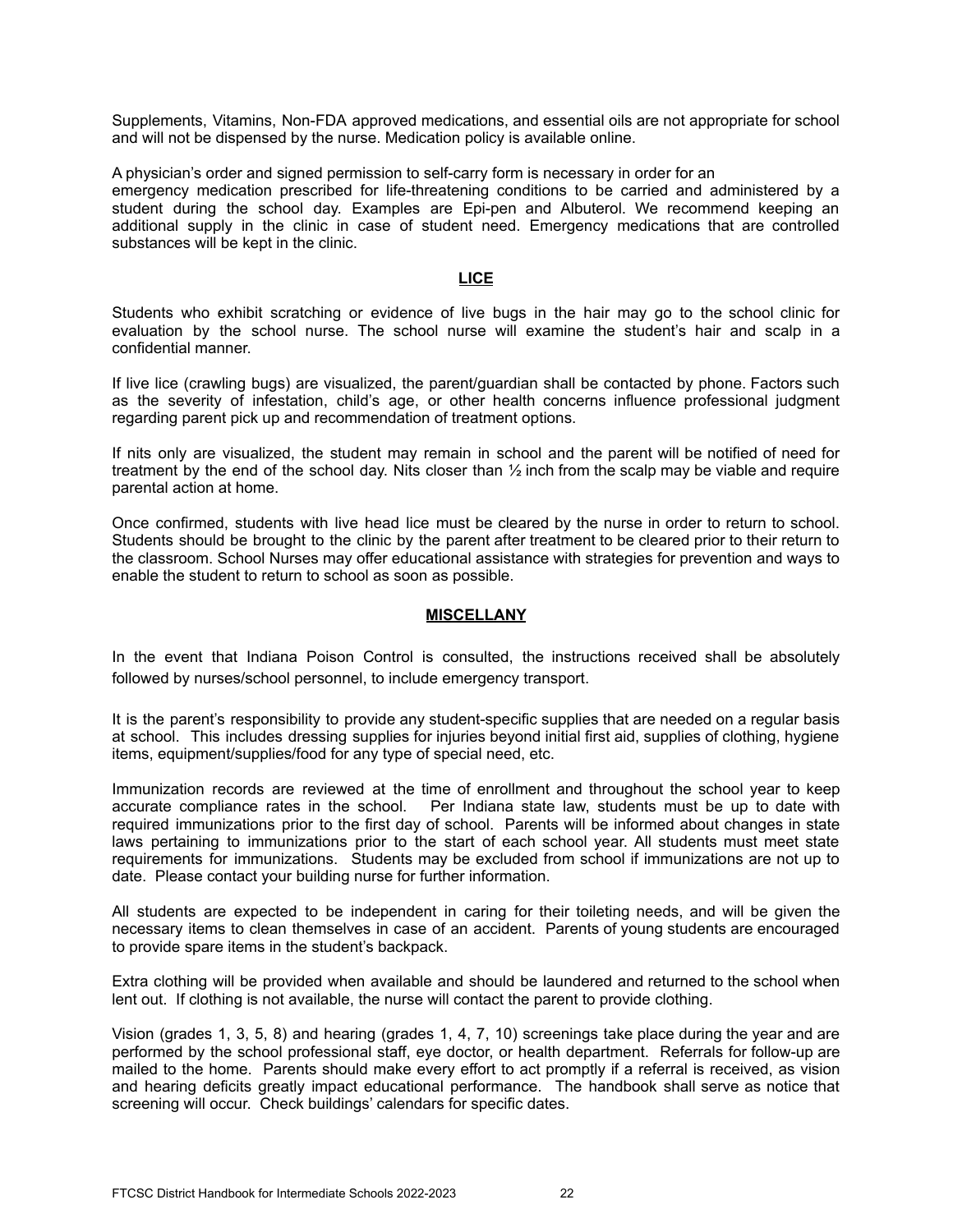# **Student Bus Regulations**

# **Permanent Bus Stops**

- Kindergarten students **MUST** have an adult or responsible person to meet them at the bus stop.
- Permanent bus stops will be established by FTCSC and are subject to change by FTCSC Transportation Office. Bus stops will be published annually and made available to the community via the FTCSC website. Bus stops will be located on publicly serviced roadways. Buses will **NOT** load/unload students at businesses, parking lots, or areas deemed unsafe by the Transportation Department. Students must use the bus stop assigned to them.
- FTCSC cannot send buses into new neighborhoods under construction until buses can get through safely.
- Students and parents are required to ensure the safety of all individuals to and from the bus stop and while waiting for the bus.
- Students that do not reside in a neighborhood and reside off a main roadway will be picked up at their driveway.
- Bus drivers are not authorized to change, edit or add bus stops to their route. Please do not approach the driver at the bus stop. Requests or concerns are handled by the FTCSC Transportation Office.
- Students need to be at their scheduled bus stop at least 10-minutes prior to the time scheduled.

# **Cul-De-Sacs/Courts/Dead End Roadways**

- FTCSC will not allow its buses to travel down cul-de-sacs, courts or dead end roads due to inherent risk. Exceptions are made for special needs buses.
- Buses will not use driveways to turn around.

### **Bus Routes and Changes**

The change must be permanent and a consistent daily pick-up or drop-off location (no variant day/week locations will be approved).

In order to provide a safe and secure experience for our students, **FTCSC is unable to temporarily alter a student's scheduled stop location and or route.** This ensures that all students will be picked up and dropped off at the appropriate time and location. In addition, this allows FTCSC to maximize bus capacity and routing efficiencies. Transportation can only provide rides to and from the assigned bus stop. Please do not send notes to the school, give notes to the drivers or contact the transportation office with requested changes as they will be unable to assist and may create confusion. Thank you for your understanding on this matter.

- Bus routes will be designed to utilize the maximum capacity rating for each bus. Routes will be designed and built for students to ride to and from their assigned stop based on their home address or daycare provider.
- If you are using a daycare provider please use the **Pick-up/Drop-off Information Form**, which is available at school offices, and CTEC (Administration Office on Franklin Rd) and on our school web page. This form may be turned into the school office, faxed to the Transportation Office at 317-803-5070 or emailed to transportation@ftcsc.org. Changes may take 3-5 days to process. Parents/guardians should have a back-up plan in place until services are altered to accommodate request. **No changes may start until approved, authorized and scheduled by the FTCSC Transportation Office**. Once a request is approved, the Transportation Office will notify the bus driver and parent/guardian of the student with start date and routing information.
- Due to bus capacity and routing efficiencies students will **NOT** be able to use multiple bus stops or day variant scheduling. **We do not issue bus passes or honor requests from parents.**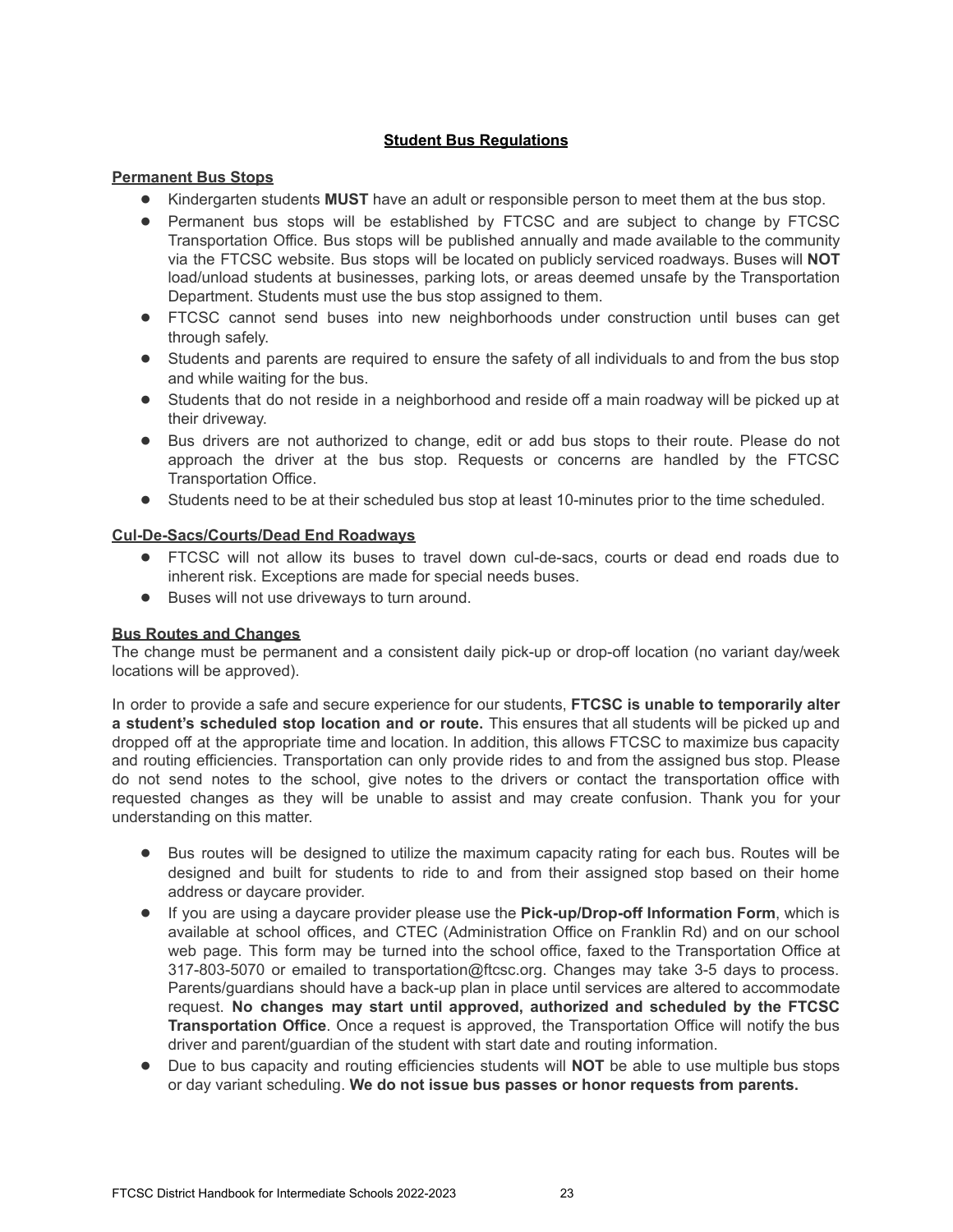- There may be times routes may need to be consolidated to account for shortage of drivers or situations unforeseen by the transportation office.
- In the event the transportation department changes a bus route and the times are altered more than +/-10 minutes students and parents will be notified via letter indicating the schedule changes at least 3 days prior.
- One week prior to school starting bus route information will be available on the corporation website [www.ftcsc.org.](http://www.ftcsc.org) Use the login and passwords provided on that page. In the event of last minute changes may be made it is recommended to double check the night before school starts.
- FTCSC Transportation Facebook page will have posting of changes along with daily notices of buses running later than 10 minutes.

# **Bus Stop Etiquette**

Students and parents are to respect the property where the bus stops are located. Individuals are not to damage or vandalize the property where the bus stops are located. Failure to comply may result in a loss of riding privileges.

# **Loading and Unloading Safety**

- Students are to wait at least 10 feet away from the curb and in a straight line while waiting for the bus.
- Students that are required to cross the street must cross in **front of the bus**, **ONLY** after the driver has activated the red warning lights, stop arm, and they are indicated by the driver that it is safe to cross.
- Students are **NOT** to cross behind the bus. Due to the severity of the safety risk, students that cross behind the bus may lose riding privileges.
- Students are to be at their bus stop ready to board the bus at least 10 minutes prior to the scheduled pick-up time. Students that are not at the bus stop and visible to the driver may be missed. **Buses will not be sent back to retrieve students that missed the bus.**
- If a student misses the bus, they are **NOT to chase, follow or board the bus at any other location other than their assigned bus stop.** Doing any one of these can be extremely dangerous and can result in serious injury or death. Students chasing buses or boarding at a different stop will receive a one-day suspension.
- Students at the bus stop should not engage in any horseplay, e.g. pushing, shoving, chasing, etc.

### **Contact**

In order to maintain bus routes running in an efficient and timely manner, we request that all communication be handled through the Transportation Office and not at the bus stop. In the event you need to get a hold of your child's bus driver to discuss a disciplinary concern, bus times, or items related to the bus ride please contact the Transportation Office at **317-862-2314** and a message will be left for the driver.

### **Bus Safety Drills**

Throughout the school year, students will participate in bus safety drills. The dates will be posted online. This program is to help assist students in the education process of understanding their role and what to do in the event the bus needs to be evacuated.

- Students will be taught how to evacuate, where to evacuate and how the emergency exits operate.
- Students shall **dress accordingly** on these dates as they will be evacuating out of the bus through the front, middle or rear exits.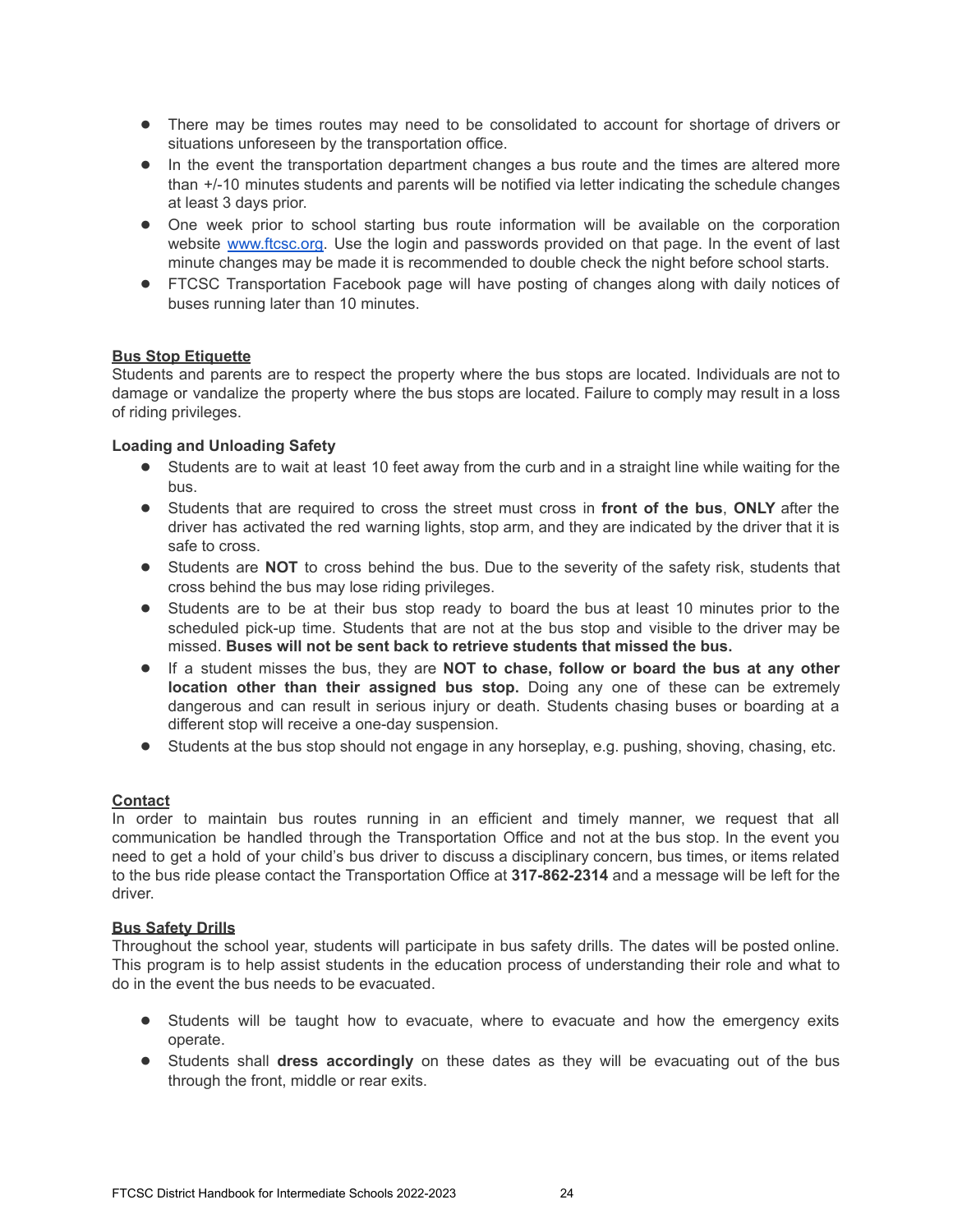# **Carry-On Items**

Carry-on items must fit the following criteria:

- Fit on top of students lap
- Sit below the lower window level
- Are not to interfere with other students sitting in their seat
- Must keep the aisle and emergency exits clear; per state law

Students are not to bring toys, speakers, collectible cards, laser pointers, balloons or other distracting items to school or onto the bus. Headphones must be used when listening to music on an electronic device. Students must have one ear uncovered to hear info from the bus driver. Any items needed for a school project, etc. should be kept in the students backpack. Items that do not fit in the backpack or do not meet the above criteria may not be transported. FTCSC is not responsible for loss, damage or theft of electronic devices or other items brought onto the bus. The driver may have additional policies per their own discretion. **Videos and photos are NOT to be taken on FTCSC buses.**

# **Bus Rules**

The bus is an extension of the school therefore; students are expected to follow the same rules that apply in a classroom. In addition, students are expected to follow the Bus Discipline Plan listed below: Failure to follow the Bus Discipline Plan may result in a loss of bus riding privileges.

# **Expectations for Riding a FTCSC Bus**

- Follow directions the first time given
- Treat other riders with respect and consideration to safety
- Be at the designated stop prior to the bus arrival
- Go straight to assigned seat and remain seated while the bus is in motion (use seatbelt if applicable)
- Keep all items in a bag that is small enough to be held in the lap. All items must be maintained in the space of your child's seat and may not be in the aisle or impede into the space of others.
- If allowed at your school, electronic devices, food, gum or drinks are to be kept in the backpack
- Be responsible for your belongings; items that could be lost, damaged or stolen are not the responsibility of FTCSC
- Ask before putting windows down
- Keep hands, feet and objects to yourself and inside the bus
- Use kind words and talk with appropriate voice levels

# **Infractions that will result in immediate suspension from the bus**

- Verbal or physical abuse of students or staff
- Destruction or vandalism
- Possession of sprays, combustibles, tobacco, e-cigarettes/vapes, alcohol, drugs or weapons (guns, knives, lighters, etc.)

# **Bus Discipline Action Plan**

Please be aware that the following is just a guideline. Serious infractions may dictate a more severe action. When able, the driver will verbally warn the student and or move seats. After that, the driver is instructed to follow the discipline plan as outlined:

1. WARNING: No time off the bus – Form sent home for parent awareness only